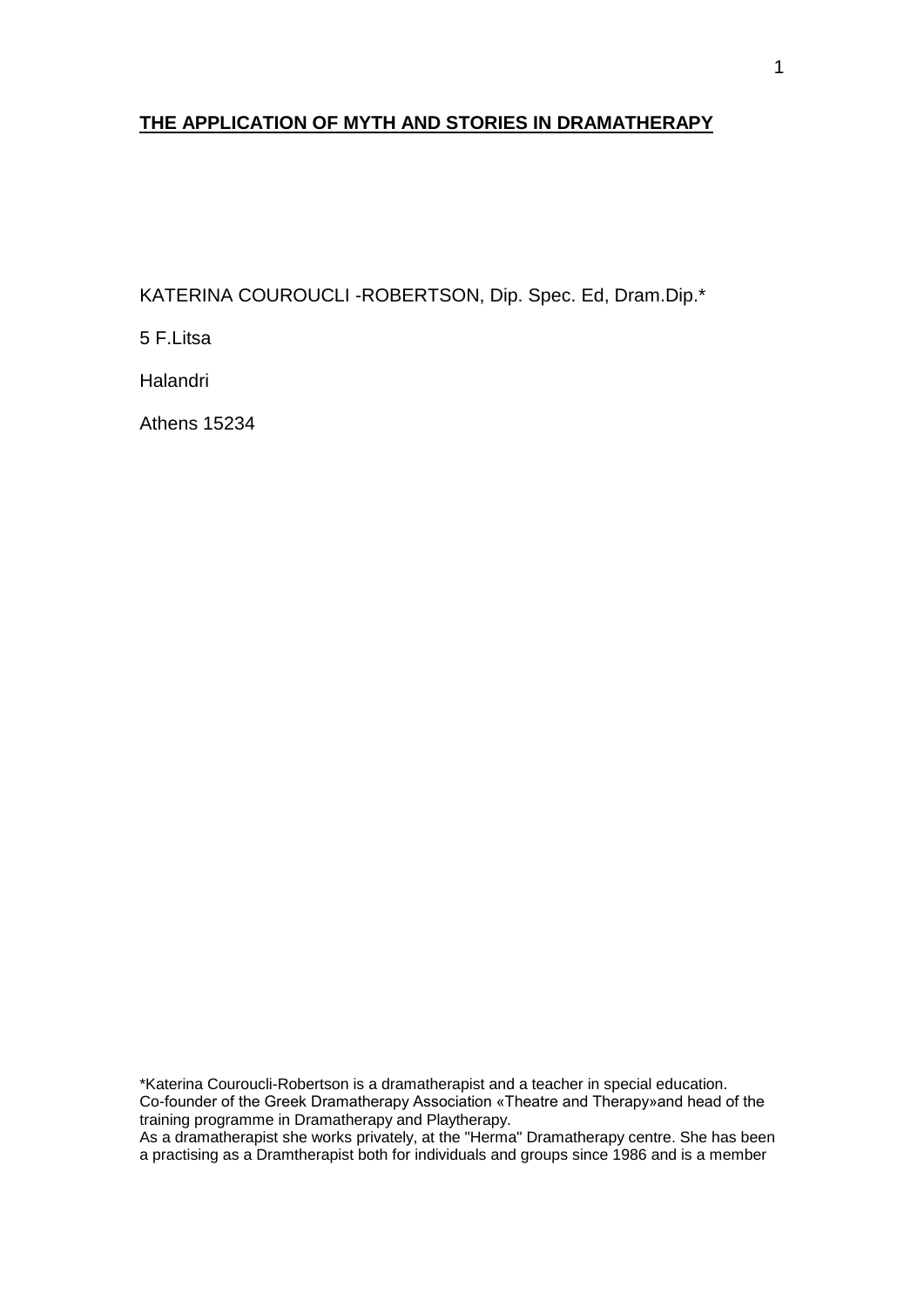of the British Association for Dramatherapists. She also co-ordinates a theatrical and musical group of people with different handicaps for Very Special Arts Hellas.

Author's note: Rather than using both masculine and feminine pronouns concurrently, which can be tiring, I have used female for therapist and client as this is what I will be describing and masculine for the more general.

### Myth, its symbolism and effects.

Myths and stories go back to primeval Man. Our understanding of his life has been enlightened by the pictures we have found on the walls of caves. His etchings of animals are an example of primitive magic, the antelope was the totem for the animal he would hunt the next day. Thus, he 'imaged forth' the symbol, perhaps using his imagination for the first time in history. This process later enabled him to 'image' in his mind the hunt itself, and, later still, to elaborate and conceive the first 'story' from which mythology would develop.

According to the Oxford Dictionary:

**Myth.** Purely fictictious narative usu. invlolving supernatural persons etc. & embodying popular ideas on natural phenomena etc.

and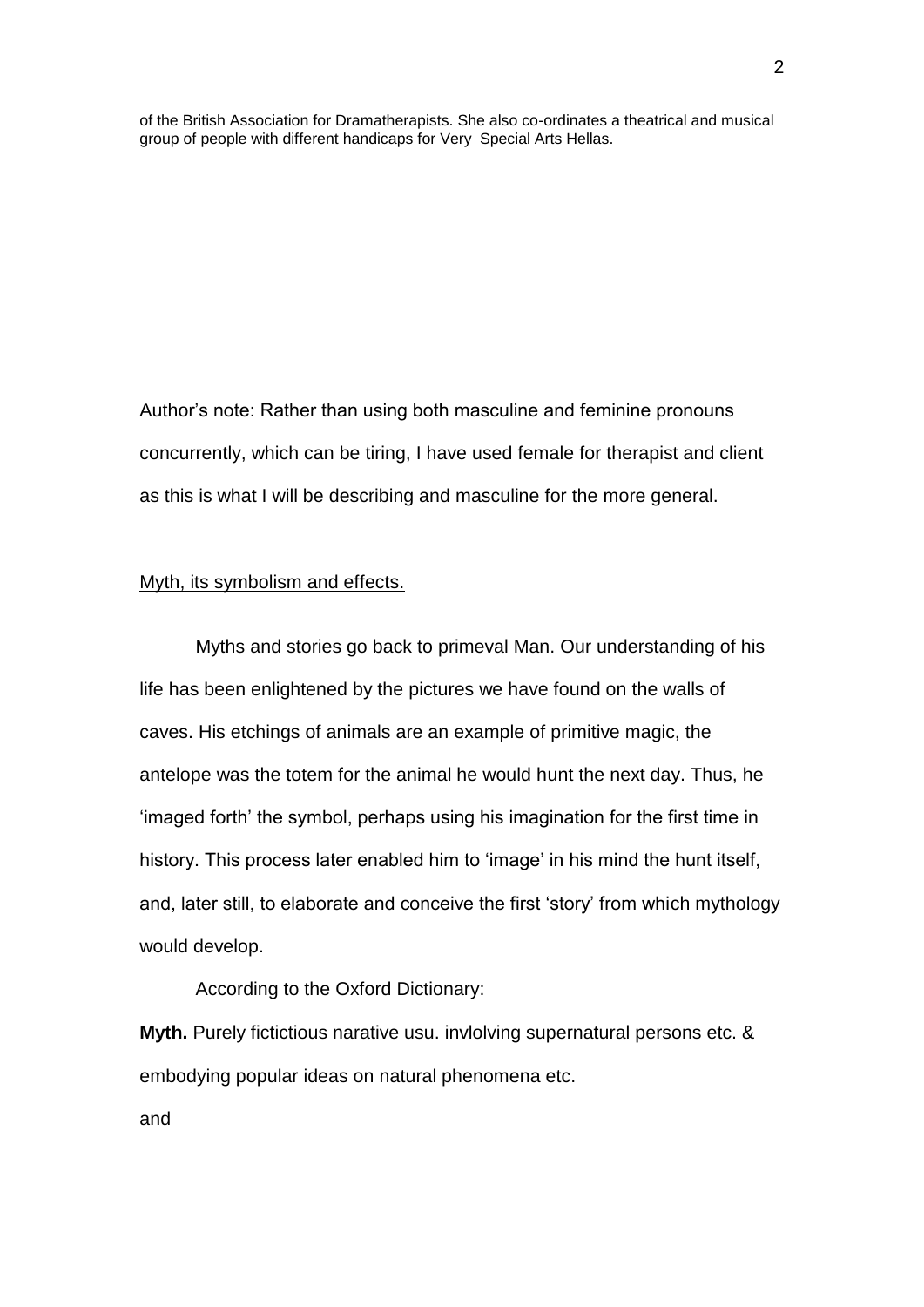**Story.** Piece of narative, tale of any length told or printed in prose or verse of actual or fictitious events, legend, myth, anecdote, novel, romance.

From a very young age children love listening to stories and often they will have a favourite which they want repeated, time and time again, until the specific need the story fulfils no longer exists and they can move on to the next stage of their development. Gersie and King mention the reassuring effect of a story on the listener. 'Have you ever wondered why so many children want to hear a story at bedtime of why adults so often read before going to sleep? We suggest that apart from wishing to delay the moment of falling asleep by clinging to the known consciousness, a story performs a function of reassuring the recipient that the unknown can become knowable, that the road between the known and the unknown can travel both ways.' (Gersie and King 1990, p.33)

In my work as a dramatherapist I have used myths and stories in different ways, according to the needs of my clients at any given time. I have chosen a story which mirrors or exemplifies the client's state, or I have listened to a story the client has remembered. Secondly, I have encouraged clients to write their own story, either during our session together or at their home. The first method is easier to utilise, and it is up to the Dramatherapist to have a good repertoire of stories and myths. The second depends on the client's inclination and interest in creative writing. In groups I have found that it is often easier for members who are afraid of being exposed, if they cooperate with others in creating a group story. However, when one has clients with a love for writing, as is the case of the second vignette I will be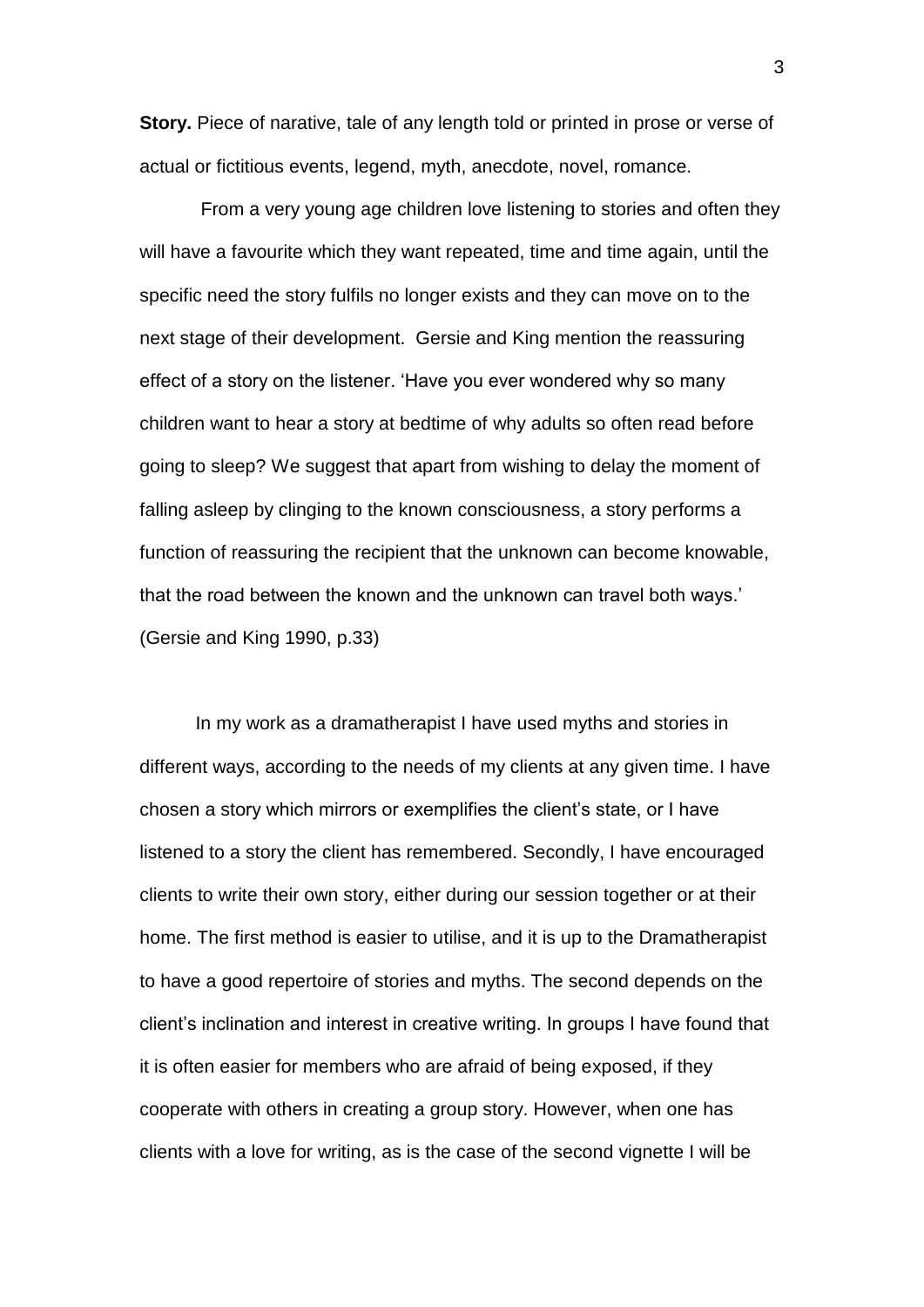describing, their writing can take on a far more personal quality. Freud believed (as mentioned in A.Storr's book *The Dynamics of Creation*),that 'creative writing was nothing more than a surrogate, an inferior substitute for what the author is unable to obtain for himself in reality' (p.30). Whether this is the case with many authors, I am not sure, but I find it is very often the case with my clients. However through working with the material therapeutically it ceases to be surrogate and can become a new reality.

In Paul Diel's book on *Symbolism in Greek Mythology,* he writes that all forms of psychopathology have been described in the myths, thus allowing the ancient Greeks to make sense of human psychology. Myths provide us with the opportunity to study the immediate symbolic meaning. Paul Diel writes, 'The symbol contains a primeval psychological truth, in other words, the capacity to 'symbolise' is a natural physical quality. Myths allow us to study this direct symbolising capacity.' The ancient myths have such a wide application that almost any human situation can find its equivalent in them.

Ancient Greek myths, which preceded the Christian ethics, are far more tolerant of human nature and far less prudish about touching on controversial issues like incest, adultery, etc. According to Diel, the ideal of ancient Greek civilisation was not sainthood as in the Christian belief. The saint has not only conquered his physical desires in practice but also in his imagination. He, therefore, has overcome temptation, whereas the ancient Greek ideal was to achieve harmony in all desires, not only intellectually but physically, in an attempt to find the right measure.

This is also the aim in therapy. One needs to be able to accept one's conflicting desires and be at peace with oneself as a whole person.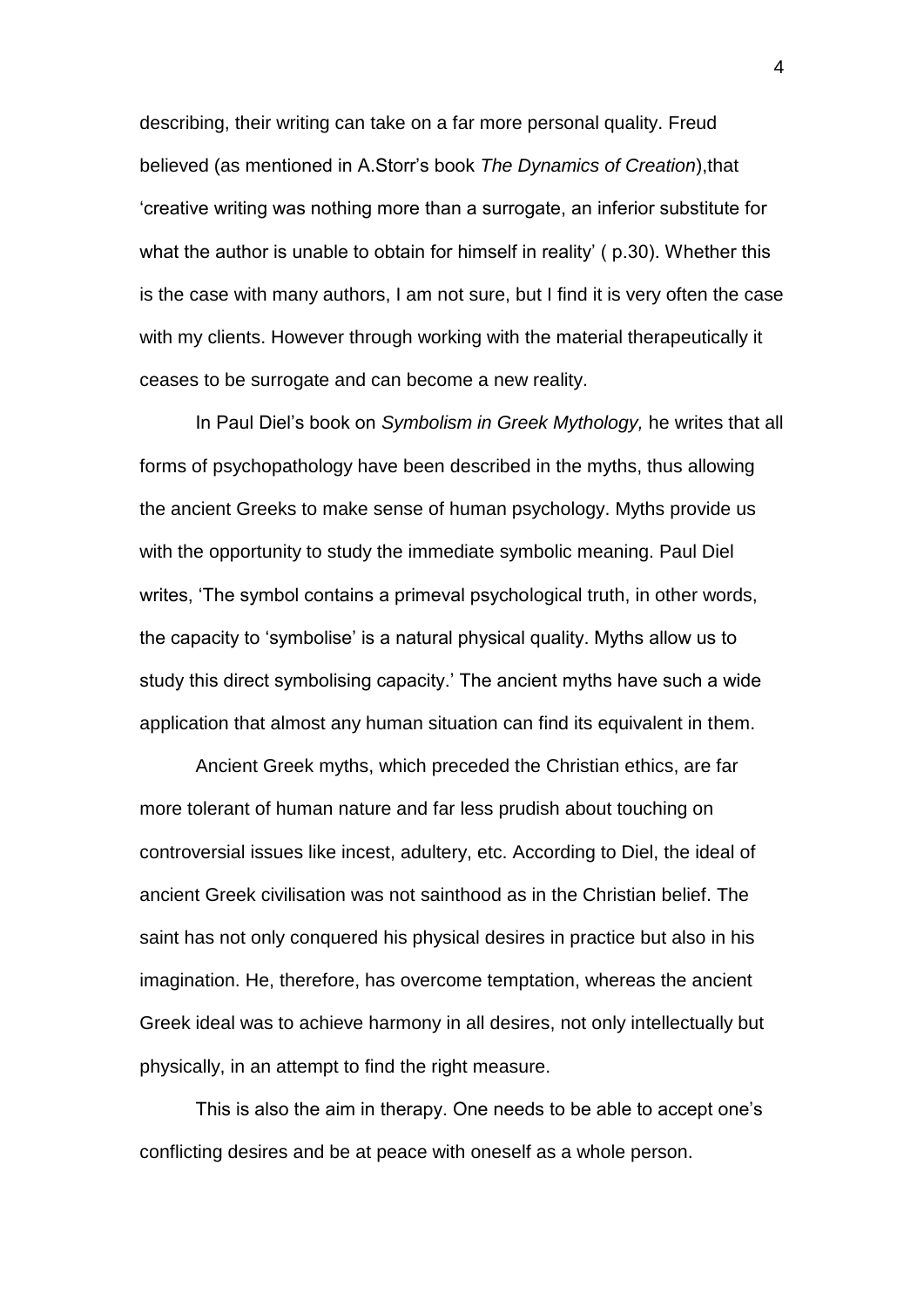Robert Landy in his book DRAMA THERAPY Concepts and Practices refers to aestheti distance. 'At asthetic distance, the individual achieves a balanced relationship to the past; that is, he both remembers and relilves past experiences. In reaching this state of balance, he is able to experience a conlfluence of thought and feeling, to «see feelingly,» like the blinded Gloucester in *King Lear.*' ( Landy 1986 p.100)

Dramatherapeutic work with myth, fairy tales and modern stories which reflect on personal issues allows for the distance which is necessary for these to be seen in a different light. Bettelheim in *The Uses of Enchantment* shows how the client can resolve inner conflicts through the implications of a tale, 'The fairy tale is therapeutic because the patient finds his own solutions, through contemplating what the story seems to imply about him and his inner conflicts at this moment in life ( p.25)

Through stories, it is possible for the client to identify with a character and see members of her own family in other characters. Myths and fairy tales with their exaggerated conflicts and larger- than life characters illuminate our own conflicts, while permitting the consideration of the problem in a depersonalised way.

In their book *Mutative Metaphors in Psychotherapy*, Murray Cox and Alice Theilgaard describe how a patient is facilitated to express his inner feelings through poetry and symbolism. The authors believe that, 'through the force of poesis and aesthetic imperative, man defends, proclaims and becomes his story. It is possible to go blind (literally and metaphorically) if one sees too much; and the force of poetry can furnish both the therapist and the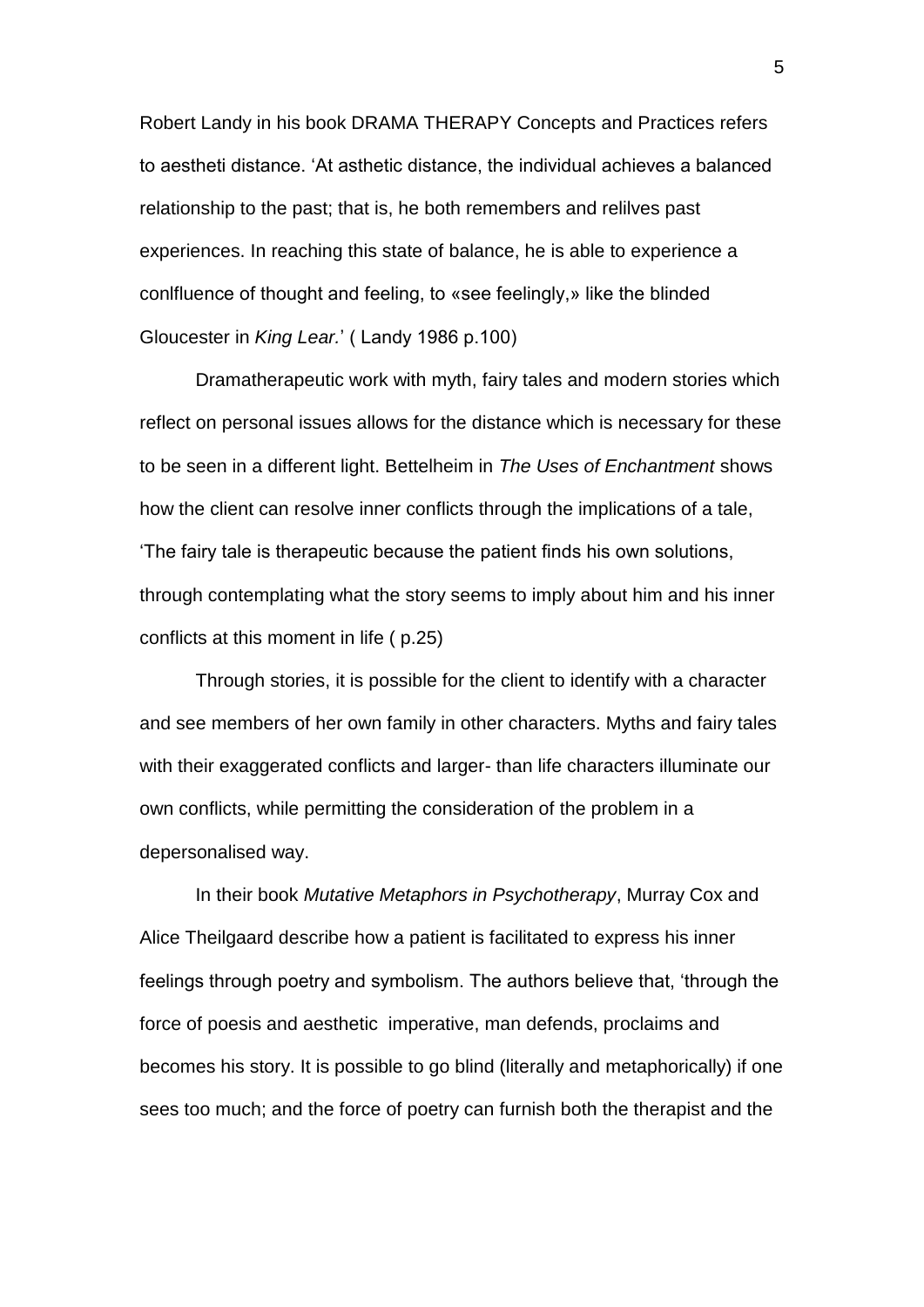patient with a 'dark lamp'.' Such is the force of poetry and symbolism that it becomes a most powerful tool in the hands of the dramatherapist.

For a client relating a traumatic experience, using a story or a myth about other people could be less painfull than talking about their own abuse, thus achieving the 'dark lamp' effect Cox and Theilgaard mentioned. In fact Murray Cox had told me that those words came from a psychotic patient he had been working with.

When unconscious material is brought forward and worked with imaginatively and creatively, through the medium of the story, it becomes positive and no longer a source of harm. Stories become therapeutic because the subject finds outlets through working with and understanding the narrative on many levels, from the symbolic to the intuitive.

#### **Working with a story which the therapist brings to his/her client.**

*The Jungle Book* was a story I believed would be appropriate for my client Louisa whom I had been seeing for one year on an individual basis. In the case I am going to desribe the story I chose to work with was not only appropriate but turned out to be a strory the client was very familiar with and attached to. Louisa was 35, working as a secretary in a large advertising company. She lived alone but had close contact with her parents. Her mother was a very controlling woman and Louisa had to discourage her from telephoning frequently at work. Her father was a retired army man and kept a back seat in the family interactions. Louisa was the second child, with a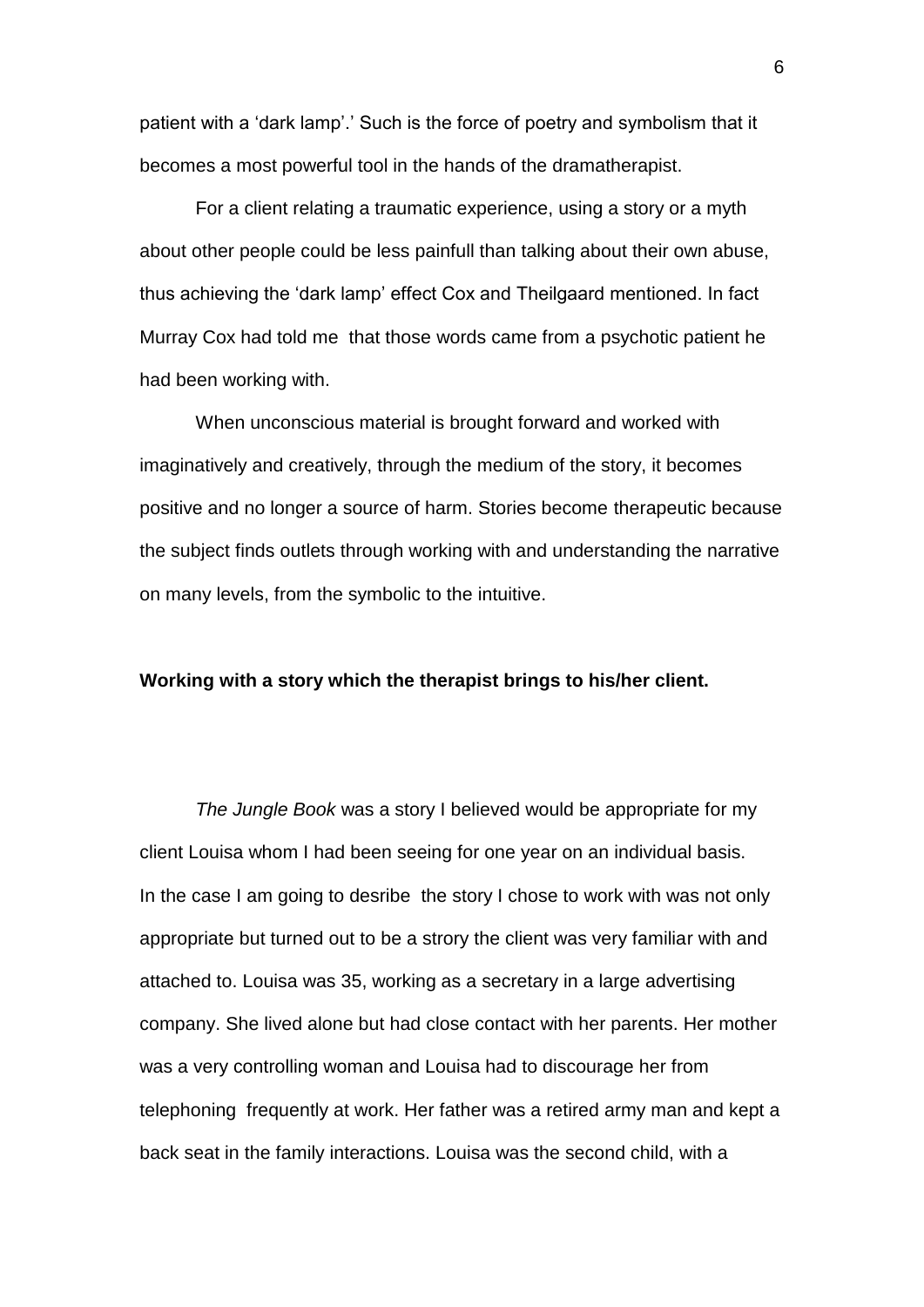brother two years older than herself, also in the army. When they were young, her brother was very violent and domineering with her.

Louisa first started therapy three years previously, together with her partner. She needed help in order to end their relationship, which had become violent. She continued the therapy after her separation, but felt confused. She decided to try Dramatherapy with the hope that she might understand more about herself.

As we had been working together on an individual basis for over a year, I had suggested she might be ready to join a group and she agreed reluctantly. The work on this transitional period will be described in the following vignette.

This is a sample of Dramatherapeutic work where the therapist chooses a story she believes to be appropriate to her client. The story I chose was *The Jungle Book*, as I believed that Louisa resembled Mowgli the hero in the story and would be feeling the part very much when she entered a Dramatherapy group. In her life she felt as a nacked, vunrable human living amongst a herd of wolves who were her family.

When I told her that I had brought *The Jungle Book* for us to work with she replied that she knew the book by heart. This story became well known in Greece only after it had been made into a Walt Disney film so her knowledge and memory of the story from childhood (which was before the film) indicated that it was very precious to her. Instead of reading the story to her, I asked her to recall the first chapter as she remembered it. I had recently re-read the book, so I could tell that she had left nothing out. She described Mowgli's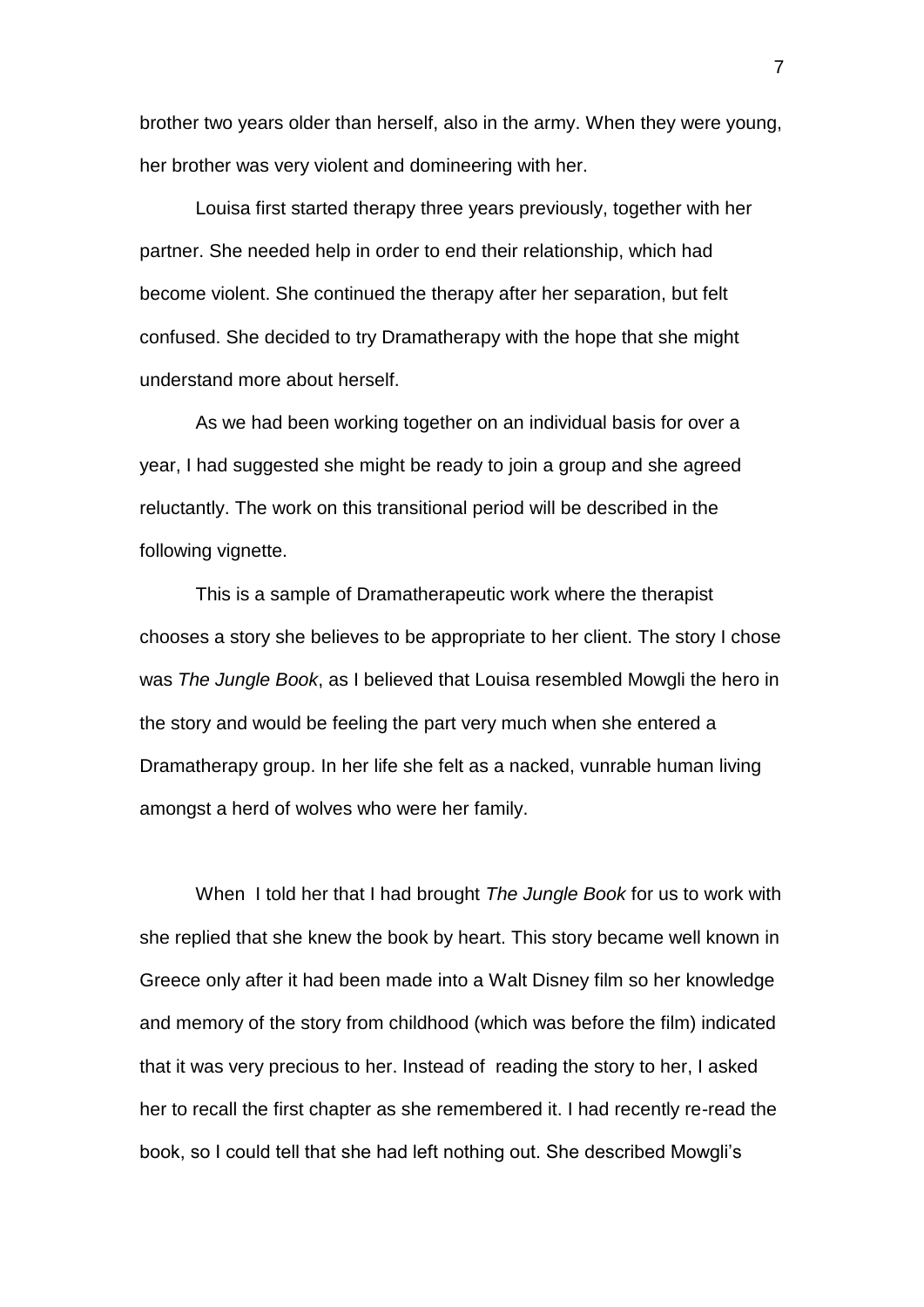arrival in the jungle and his being chased by a tiger until he stumbled on a family of wolves, who took him in and treated him like one of their own cubs. When Louisa had finished I asked her to choose three scenes which held some significance for her and then to draw them. She chose and drew the following:

a) the male wolf carrying Mowgli in his mouth so gently that an egg would not have cracked.

b) Shear Khan, the tiger, peers into the wolf's cave and the mother wolf sits up and faces him with her angry eyes, fearless, protecting her young. c) Mowgli sitting on the ground naked, playing with some pebbles, during council, at which it will be decided if he is going to be accepted by the wolf pack as a brother.

The story of Mowgli could be seen as describing Louisa's life pattern. She was a highly intelligent and sensitive person, who found it difficult to be amongst people. The relationships she had formed in the past had a raw quality about them and did not seem to fulfil her on an emotional level. On the other hand, her relationships with various pets had a deeper involvement on her part. She was also a great plant lover and looked after these with knowledge and understanding. It would seem that she wished for a comforting physical relationship, which did not include sexual interactions. She was not a person who wished to marry and raise children. She was content or rather managed with one or two friends together with her cat and plants. The social contact she had at work, both with her employers and her colleagues, involved a great effort on her part (which she concealed), so that when she returned home after work in the evenings she just wanted to be by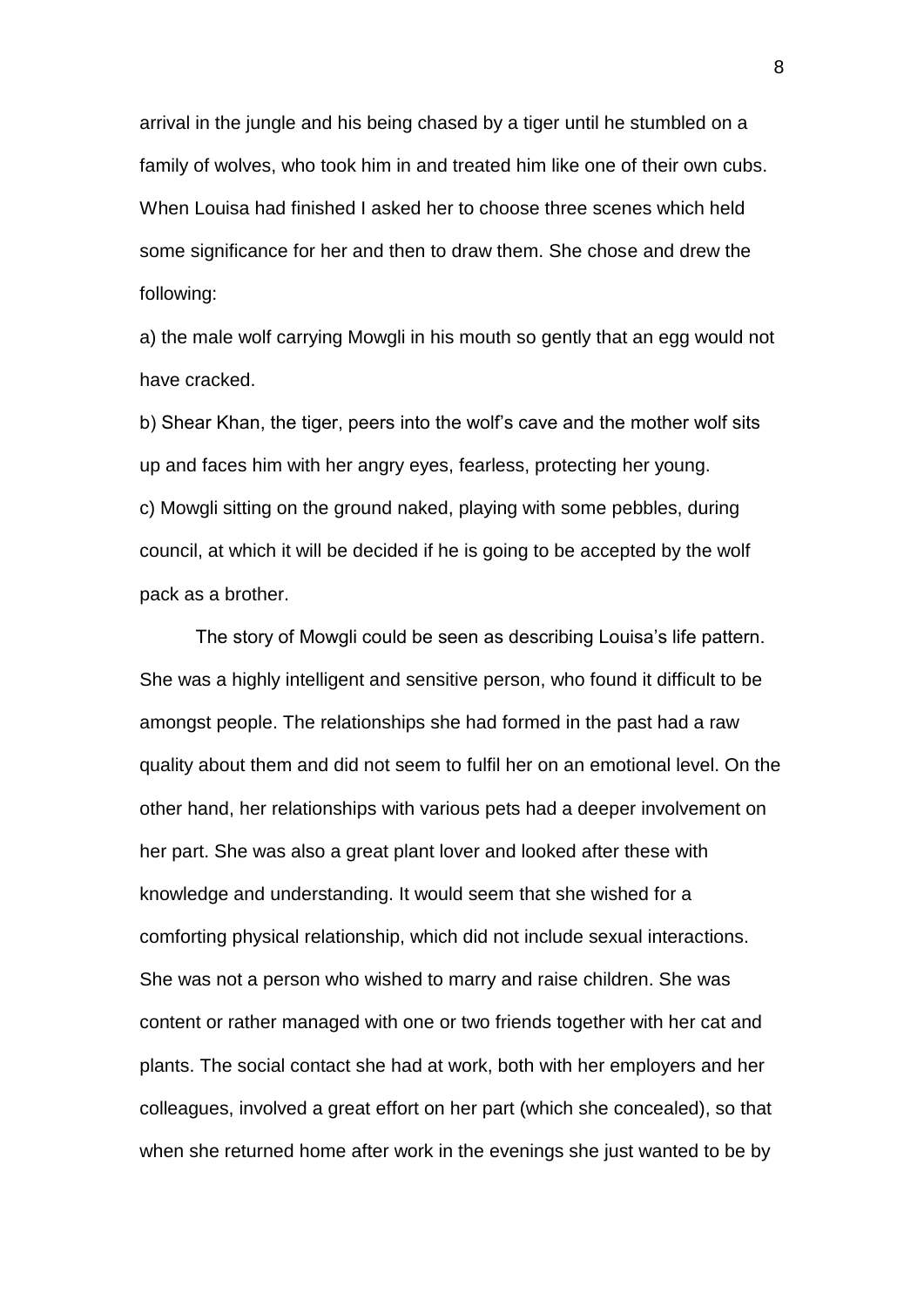herself. What frightened her was her isolation from the outside word and what her future was likely to hold or rather not hold.

For these reasons I believed that her involvement in a Dramatherapy group would be a good start in her being closer to other people in a less threatening environment. Her entry into a group, experienced as a microcosm, could be seen as equivalent to Mowgli entering the animal kingdom.

Looking at the images Louisa picked from the story one can see her need and trust for a gentle male wolf, who could carry her to safety without any physical harm. Was this something she had experienced in her own life or was it something she would like to happen? Or on another level, was this the side of herself which was always rescuing injured strays from the street?

In the second image we have the mother wolf protecting her young, especially the newcomer over which the threat has occurred. She is strong and fearless and is watched by her mate with admiration. Had Louisa identified with the brave mother, protecting an infant which was not her own? or the naked and powerless human baby? And, finally, at the wolve's council we have Mowgli playing with his pebbles, oblivious of the dangers inherent in the decisions which are about to be taken concerning his welfare. Is he too young to know any better or is it that he trusts implicitly in the strength of his adopted parents?

Louisa's own statements were that they took him in because he was naked and unafraid, but also that the wolves were frightened of him because he could out stare them.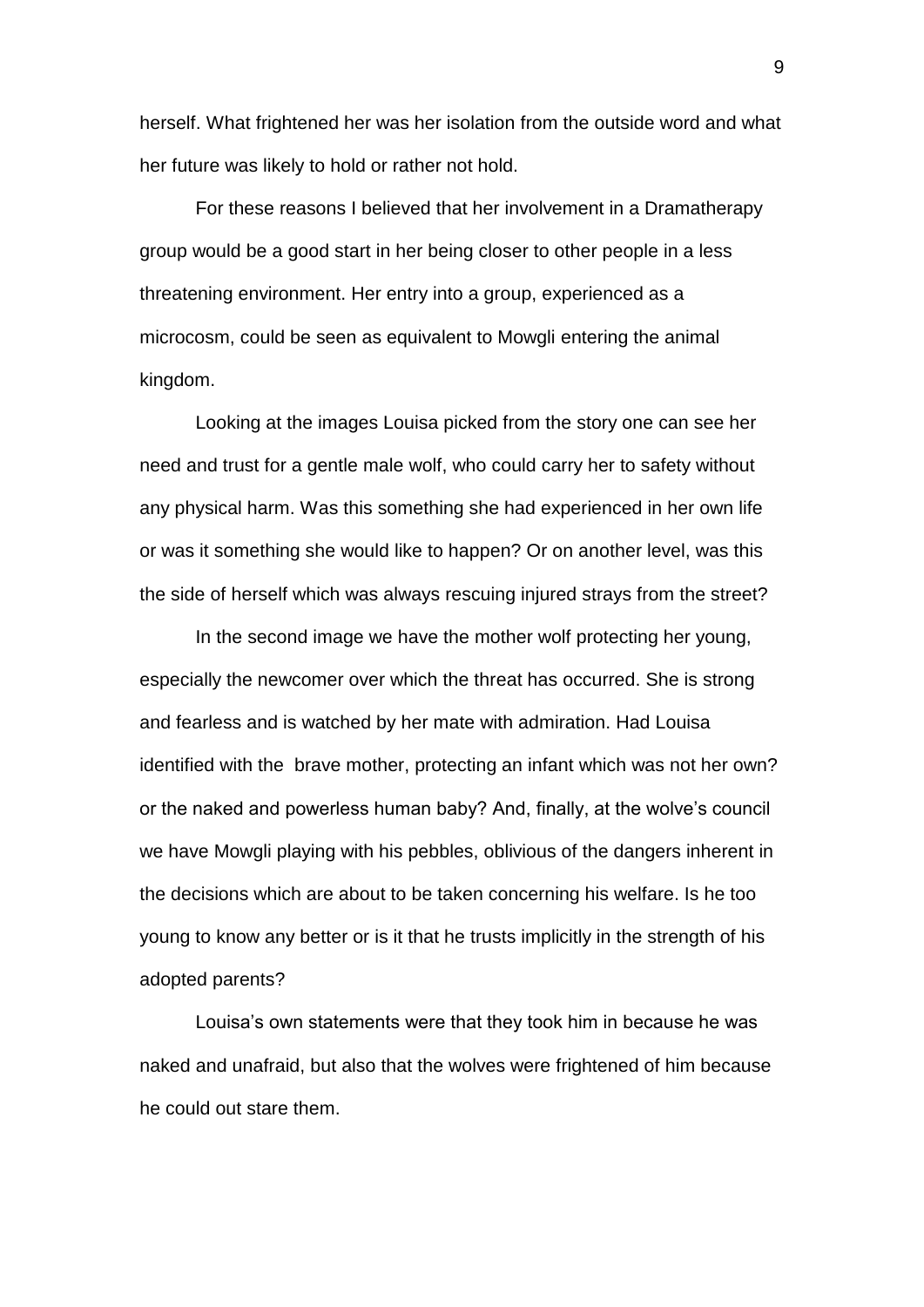Does this mean that she saw herself as vulnerable but also brave? Is it this bravery which has kept her safe when faced with difficult situations?

In Louisa's case I believe her reality was in the images themselves, which were in fact two different sides of the same coin. Louisa had experienced the position of the powerless naked baby and, therefore was aware of his vulnerability. The fearless mother, protecting her young, was also an extension of herself.

Grainger, in *Drama and Healing*, recognises that even without analysis, the mere act of involvement in a story as a listener can bring about a therapeutic effect. He writes: 'To allow oneself to enter the sphere of myth is to travel along a path which has the fragility of a dream and the rock-like endurability of the dream's real meaning that underlies and sustains life itself, and which can be experienced but not analysed. The experience of such meanings transforms our relationship to life and death' (Grainger 1990, p.126).

## **Working with the client's story.**

This second sample is again with a client on a one-to-one basis. Here the story comes from the client herself. Instead of using Dr.Mooli Lahad's SIX- PIECE STORY- MAKING (6 PSM) method to help her create a story, I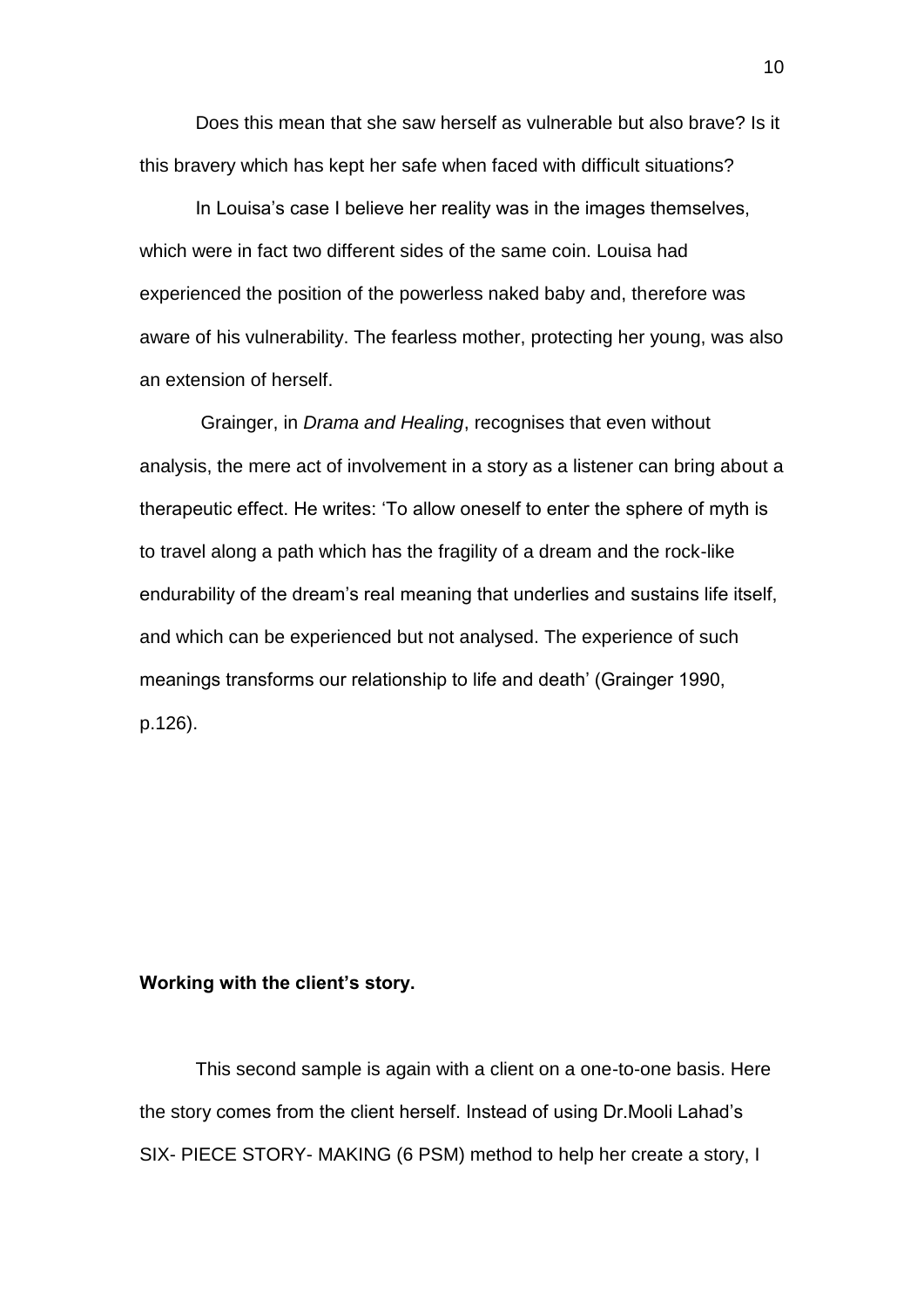applied his technique backwards. That is, instead of giving my client the titles to make up her six-part story, I asked her to apply them to her already made up story.

Dr. Lahad writes: ( about the 6-PSM) 'My assessment tool is based on the use of bibliotherapy: a therapeutic technique which uses the story and story-telling in order to assist the individual reach self- awareness and improve internal and external communication. The basic assumption is that it will not always be easy for the client to relate what has happened, especially in time of distress. The 6-PSM has the objective of helping the therapist to reach an understanding and develop contact with the client based on the therapist's understanding of the patient's 'internal language' (Lahad 1992, p.156)

Using the 6-PSM method, the therapist asks the client to draw a story in 6 parts following the instructions: Divide the page into six spaces, think of a main character- a hero or heroine, the mission, a helper, an obstacle, the coping and the outcome and draw these in the different boxes.

When the client tells her story, the therapist must listen to it on several levels:

1. the tone in which the story is told.

2. the context of the story and its message (themes).

3 . finding the dominant coping modes of the story (BASIC Ph).

The BASIC Ph is a model to understand the strengths of a client. Dr. Lahad has deduced six fundamental elements which underline the coping style of the client: Belief and Values (Frankl/ Maslow) **B**, Affect (emotional) (Freud/ Rogers) **A**, Social (Erikson/ Adler) **C**, Imaginative (Jung/ De Bono) **I**,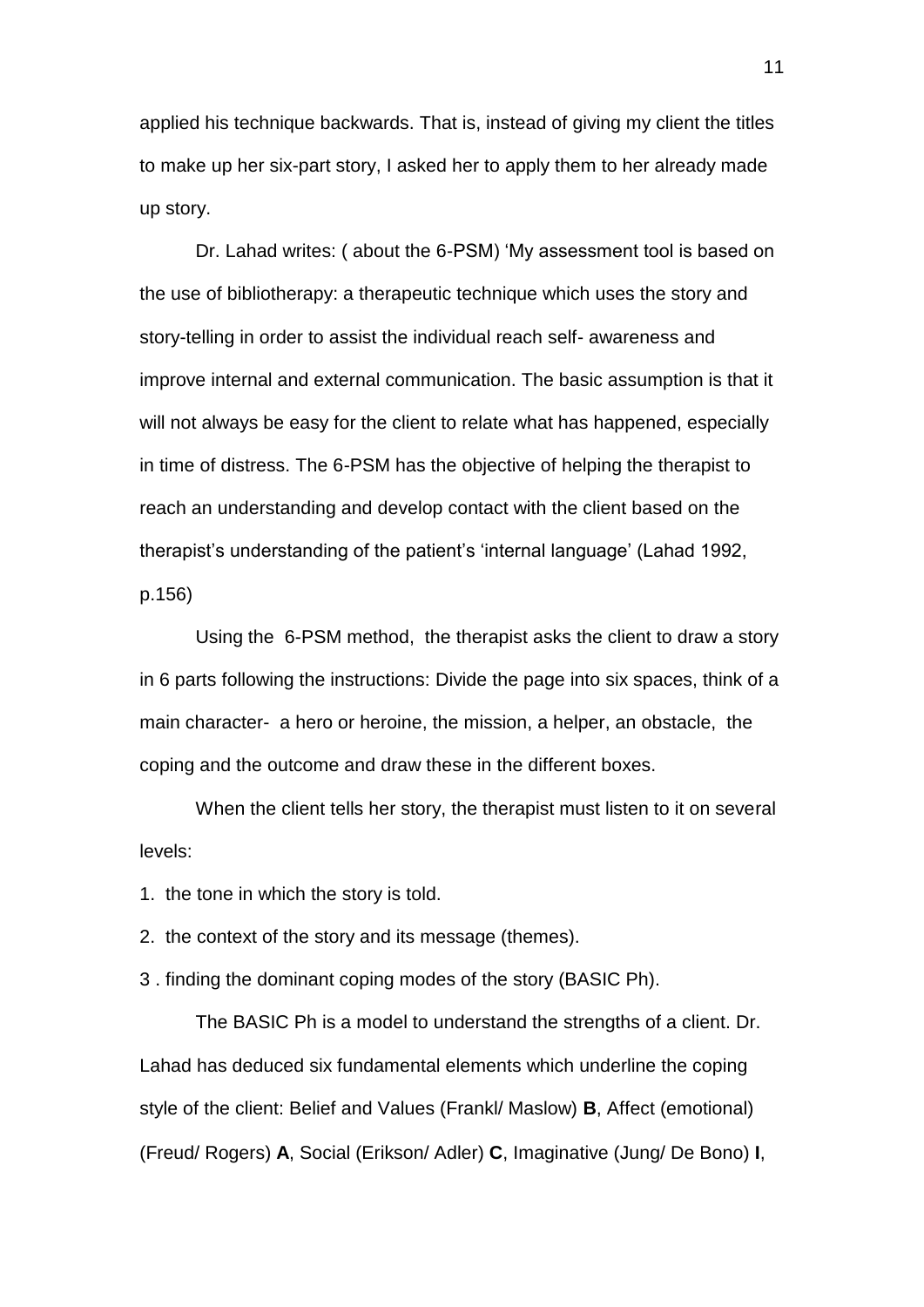Cognitive (Lawarus/ Ellis) **C**, and Physiological (Skinner) **Ph**; he has named it BASIC Ph. This is a multi- modal approach that suggests a combination of these elements in the unique coping style of each person.

Many think that coping behaviour is only detected in the fifth picture, but this is not so. Each picture gives information on coping modes. If, for example, the hero is a fairy, that gives a suggestion, or hints at the use of imagination. The goal can be connected with values and beliefs. The obstacle can be social, imaginary or very realistic, and demanding of a solution. Coping can come in all kinds of ways, and the conclusion can be emotional, intellectual, social or imaginary. Therefore, it is important to pay careful attention to determine the modes the individual does or does not utilise, and begin the contact according to those guidelines. (Lahad p.157, 1992)

Having Dr. Lahad's six parts as a basis, I asked my client to identify the six parts - hero/ heroine, the mission, helper, obstacle, coping and outcomein her already created story, thus giving it a structure which was easier to work with.

### Dina

She was 34 when she came for therapy. An only child, she and her parents had a good relationship until their end.

Both parents were professionals in the sciences and had worked all their life. My client studied marketing and was a civil servant. At the age of 26 she married a person her parents did not approve of. As their marriage developed, her husband urged her to make financial demands on her parents, thus alienating them from her. He was violent with her from the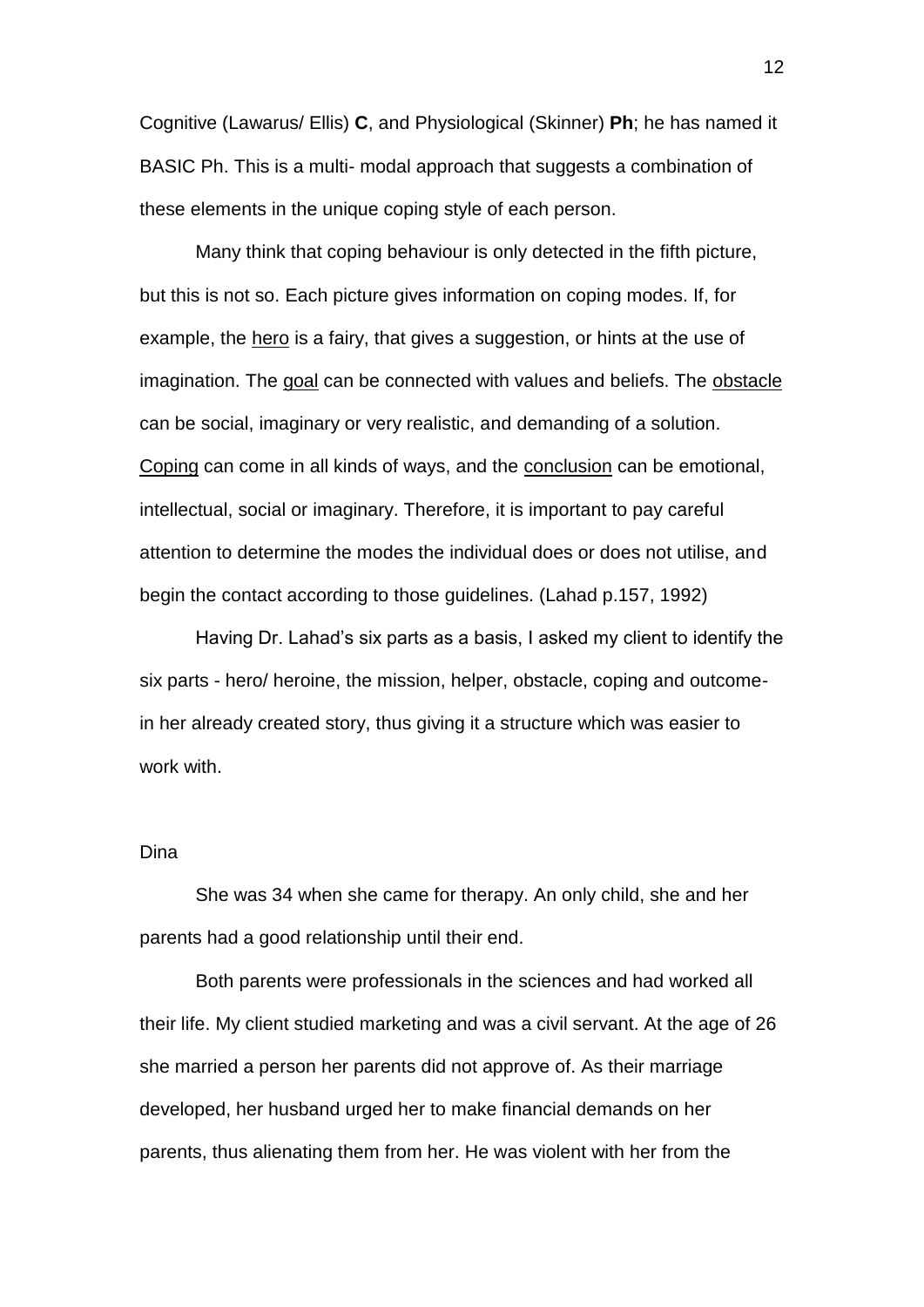beginning and was aggressive sexually. They lived together for seven years, during which time he beat her up frequently. After his last outburst during which she was badly injured, (a broken collar bone and several broken ribs) she left him and was taken in by a close girlfriend.

She lived with this friend for a year and a half during which time they formed a homosexual relationship. My client, however, believed that she was basically heterosexual. This relationship developed more as a result of the violence she had received from her husband and the anger towards men that this had produced in her. Towards the end of that relationship she met a man with whom she formed a new relationship. At the time this man had a parallel relationship with another woman, who did not know about Dina. During their time together, he borrowed large amounts of money from Dina, which were not returned.

When she came to me it was four months after her parent's were both killed in a car accident. In many ways she had not felt the full impact of her parents loss at the time, as she was very much involved in her relationship, which had supported her in her grief. After our second session together she asked her boyfriend to choose between herself and the other woman. (This was a decision she had probably taken before coming to therapy, but she had needed the reassurance that there would be somebody to look after her when she faced the consequences.) Her boyfriend decided on the other woman, and that is when my client really broke down, realising that she was alone in the world. Also, she felt guilt for not having mourned her parents enough, as though somehow because of her love affair she had not given them the appropriate caring.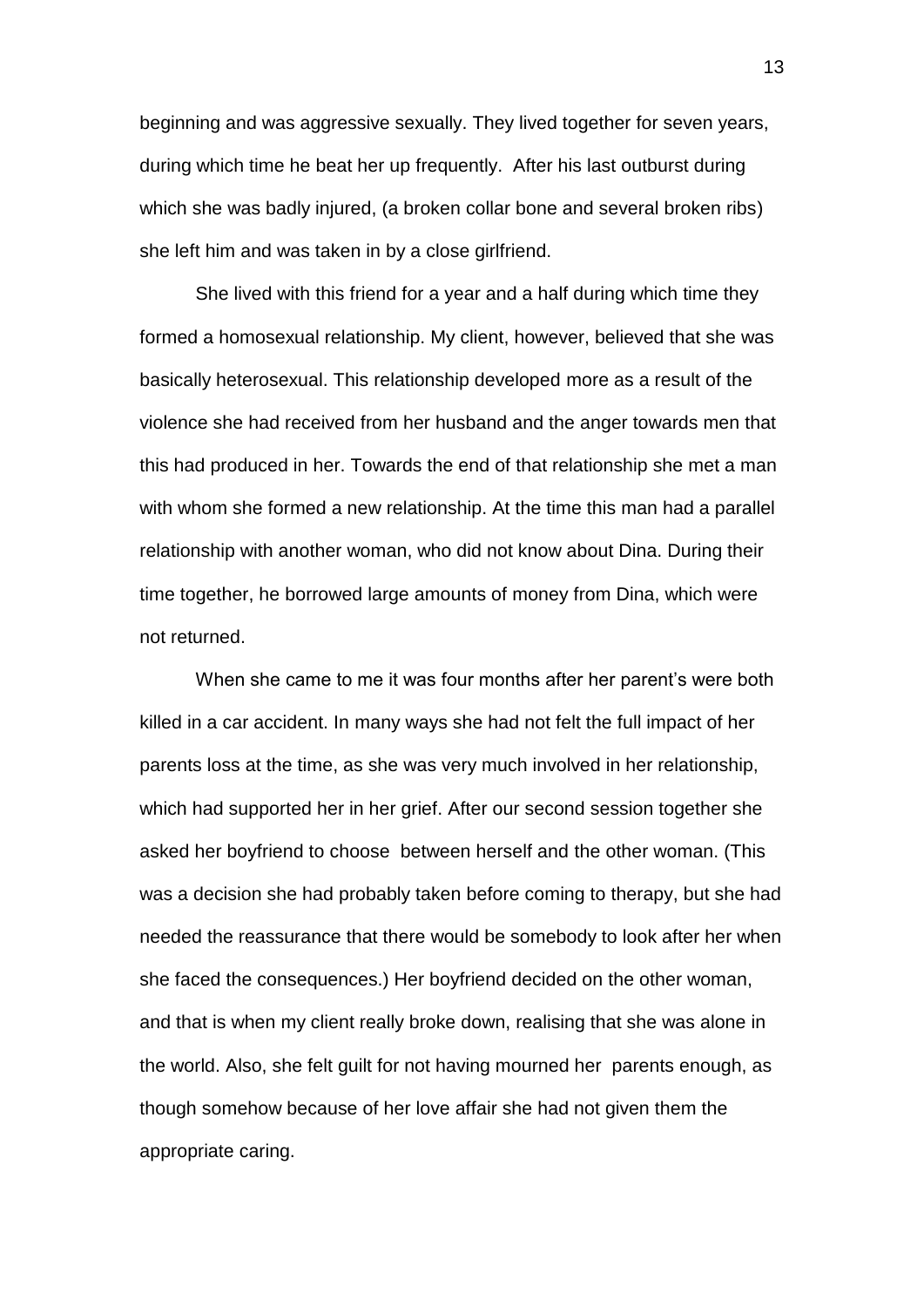The session I will be describing is the 15th during which she is still very much involved with the thought of her ex-boyfriend.

### SESSION 15

Dina : 'I have decided to put some order in my life and to fill it with many activities. At work we are organising this theatrical evening with different artists and I have given the project its name. It will be called " A Glass full of Sea".' (This was the name she had given to a cup she had made out of clay, earlier on in our work together, which had led to the investigations of her place of origin.)

My boss asked me why such a title and I made up a story about the sea and ancient Greece which impressed him. Also I suggested that the whole venture should be insured and I put forward the name of Paris (her exboyfriend, who is in insurance ) to do the job for us. They were impressed with my idea and agreed.'

(In Greece the concept of insurance is still fairly new so it was certainly a strange proposal to have a project insured. This request made it obvious that Dina still had the need to contact Paris and give him nourishment, under any pretext.)

Dina : 'During certain moments even though my life is much fuller now, I feel panic and loneliness. I still haven't done the work on Apollo I wanted to do.' Therapist : 'Perhaps you are not ready yet.'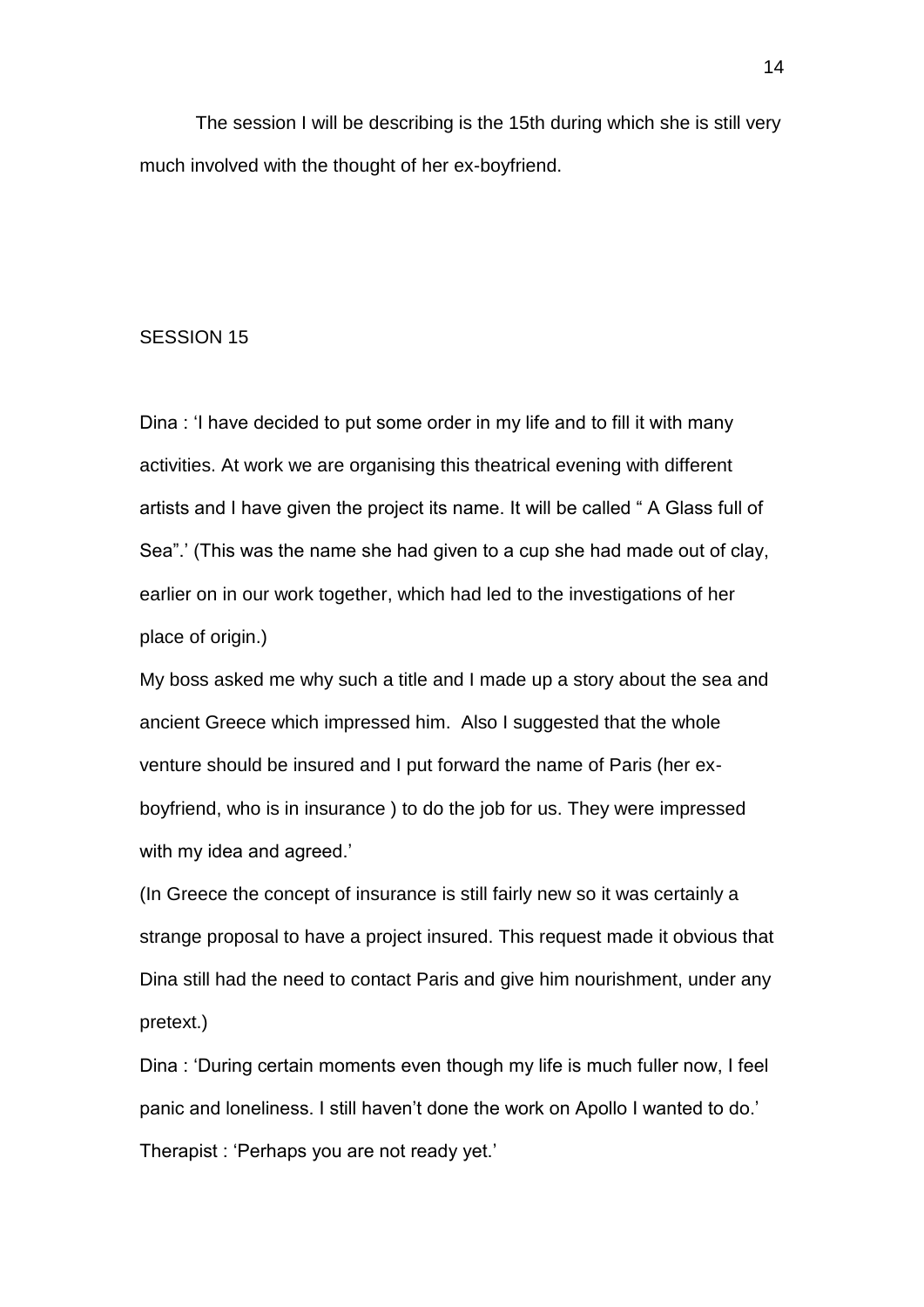Dina : 'I have brought you a new version of the story of the fisherman and the mermaid which we had worked on. I will read it.' Once there was a fisherman who went out fishing on a stormy day, he caught a mermaid in his nets. She beseeched him to let her go with the promise that when freed she would do anything he liked. He agreed, so he freed her and proceeded to send her on a pearl hunt. The mermaid brought him back pearls, but he was seized by an uncontrollable lust for more and kept on sending her to find more. The mermaid eventually filled his boat, which made it very heavy so that when a storm blew up the boat was overturned. The fisherman was then saved by the mermaid who took him to her own world in the depths of the sea on a rock. They stayed there together for a while with the mermaid looking after the fisherman, until one day he asked to go and see his own people. The mermaid agreed and so together they made a raft which would carry him away. The mermaid cried quietly during the process. When at last it was ready the fisherman said goodbye and left. The mermaid was left alone wondering whether she would see him again.

After a period of time, he returned and because of her joy the mermaid became a real woman again. The magic spell that had made her into a mermaid was lifted.'

This was a fairy tale with a happy end obviously describing Dina's broken love affair and her wish for it to end as the story did. It described how she felt caught in her boyfriend's nets and how she promised to do anything for him if he let her go. He freed her physically but she was still attached to him on another level and gave in to his excessive demands (like the excessive money lending).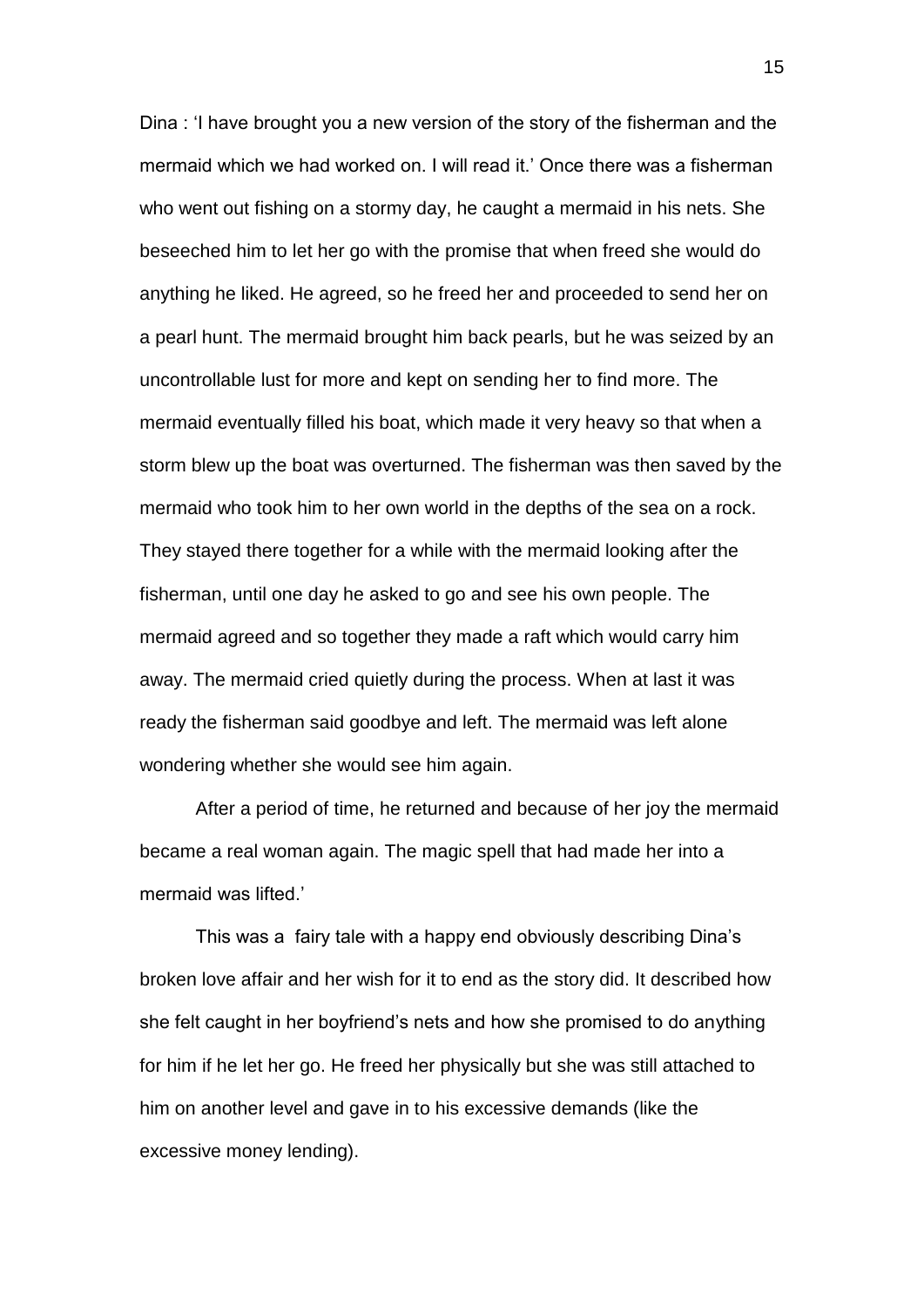Therapist : 'I would like you to divide your story into six parts which fit into the following headings: hero/ heroine, the mission, helper, obstacle, coping and outcome, so we can look at each individually. Then I would like you to give them each a title.

Dina gives the titles to six parts of her story and puts them in her own order. At the same time she makes comments on them :

1) The hero of the story: *The Fisherman Catches the Mermaid* - 'an addictive relationship' (her comment).

 2) The obstacle to the hero :*The Storm* - 'the storm in a relationship which must result in change.' (her comment)

 3) The task of the hero :*The Mermaid is Keeping and Maintaining the Fisherman on her Territory* - 'an addictive relationship with a role reversal.' (her comment)

 4) The helper of the hero :*Together they Make a Raft for him to Leave* - 'resolving of the addiction.' (her comment)

 5) The action of the story: *The Mermaid stays Alone* - 'each in their own world.' (her comment)

 6) The outcome :*United again, Wedding Bands*- 'And they all lived happily ever after.' (her comment)

Dina would really like this to happen but wasn't sure how feasible it was.

Dina : 'I realise that this story is about me and Paris.'

Therapist : ' How did the mermaid achieve his return?'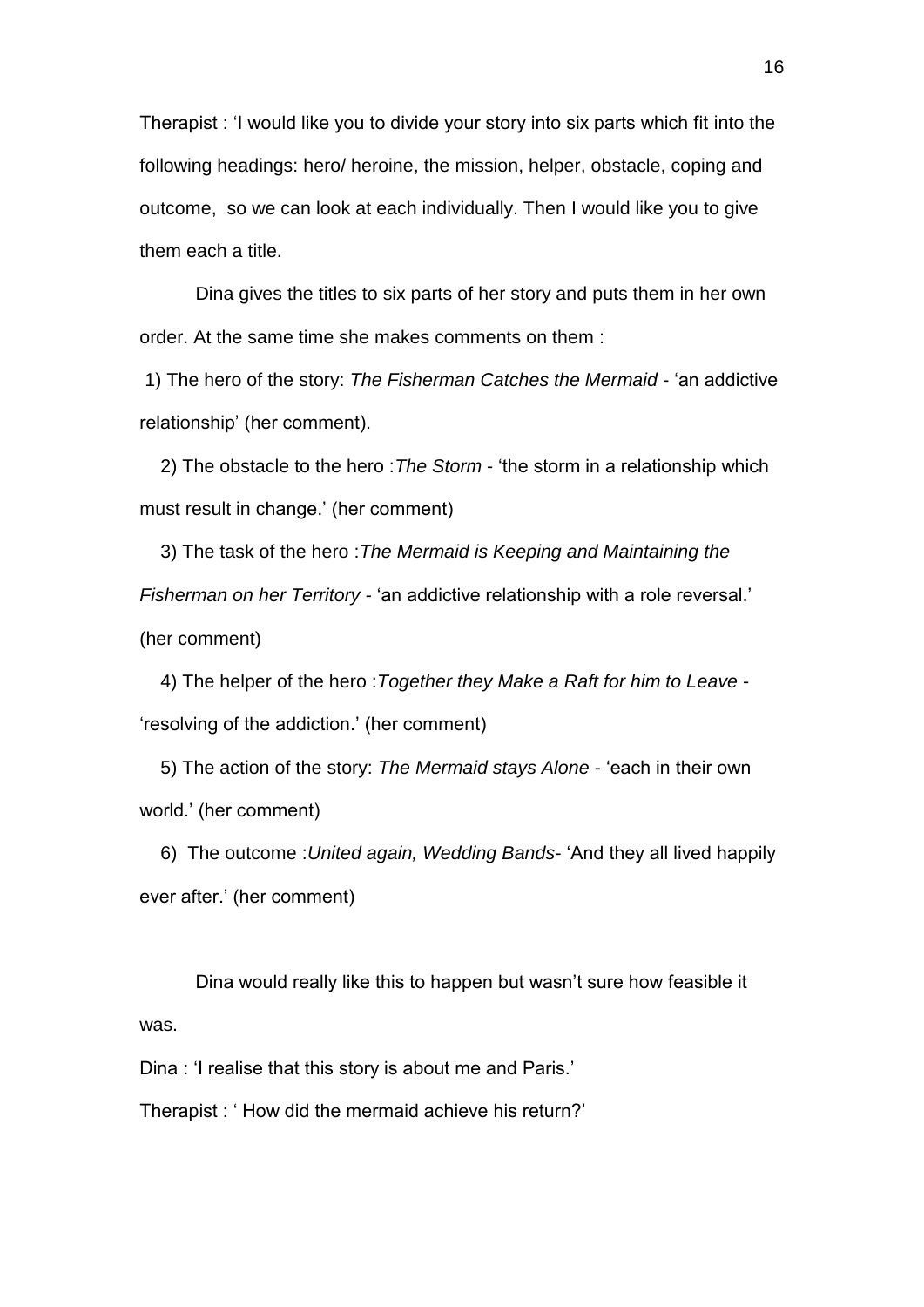Dina : ' She left him to make up his own mind. She didn't push him in any way.'

Therapist (I am thinking that this relationship from the start hasn't been ideal and I have my doubts that it has the makings of a happy-ever-after story. I feel that my client has allowed herself to be used but is unable at this stage to see this) : 'You say that someone has put a magic spell on the young girl turning her into a mermaid ( making her impotent perhaps or asexual ). When did this take place and who caused it?

Dina : 'It is true the mermaid doesn't have a vagina. The spell took place many years ago.'

Therapist : 'Perhaps that is something we could look into at our next session.'

Dina had confided to me in the past that she never reached full satisfaction during intercourse, as though something interrupted her just before the end.

## Reflection.

Dina has begun to organise her life externally by work and creativity. She had also found a way of innocently contacting Paris. What she was in fact doing was giving him another pearl. She hadn't found time to look into the story Apollo, which would have been something purely for herself.

Her story with the fisherman and the mermaid was interesting. She believed it represented only the last year of her life with Paris, whereas I felt it went back much further than that. As a tentative way of looking at things, I told her we would investigate the spell which has turned the young woman into a mermaid during the next session. This was something Dina had more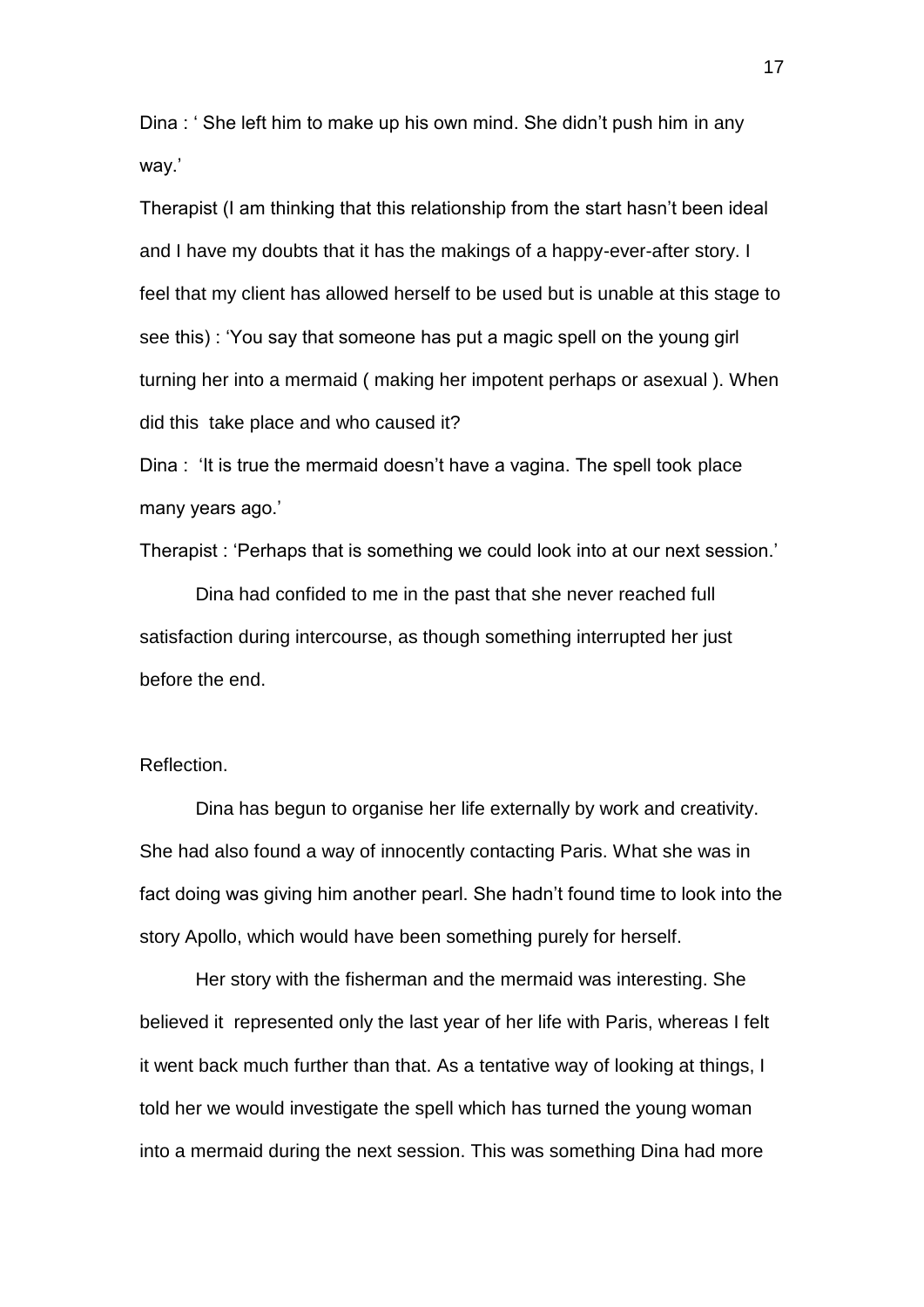or less passed over as insignificant and yet perhaps it was very basic and a reason for the unsatisfactory relationships she had made so far.

If one wanted to interpret her story on a deeper level, it may have been describing two different parts of herself; one being the fisherman, a materialist who was concerned with satisfying his needs in a compulsive fashion. He lives on the land but he makes his living from the sea. ( So he is also drawn to the magic of the sea.) And the other being a mermaid who is an imprisoned young woman, forced to live in the sea owing to the shape of her body. She lives alone on a rock in the depths of the sea. When she was young, before the spell, she also lived on land, and this was a place she wished to return to. She believed that she would become a woman again when the man she loved comes back for her.

When we started to investigate the spell, through sand play, Dina found that there might have been a connection between that and her relationship to her father when she was young. She remembered him cuddling her and holding her in his arms with great affection. He was always very demonstrative and physical, as perhaps is more common with Mediterranean parents. Then suddenly, or so it seemed to her, when her body started changing into that of a woman's, all physical contact on his part stopped, because 'she was too old for that kind of stuff'.

Maybe this rejection she felt towards her changing body was what forced her to wear the 'skin' of a mermaid. She said herself that mermaids do not have vaginas. They also live in the depths of the sea, so perhaps she had hidden this side of herself in her unconscious and the only indication of its existence was her not reaching sexual climax.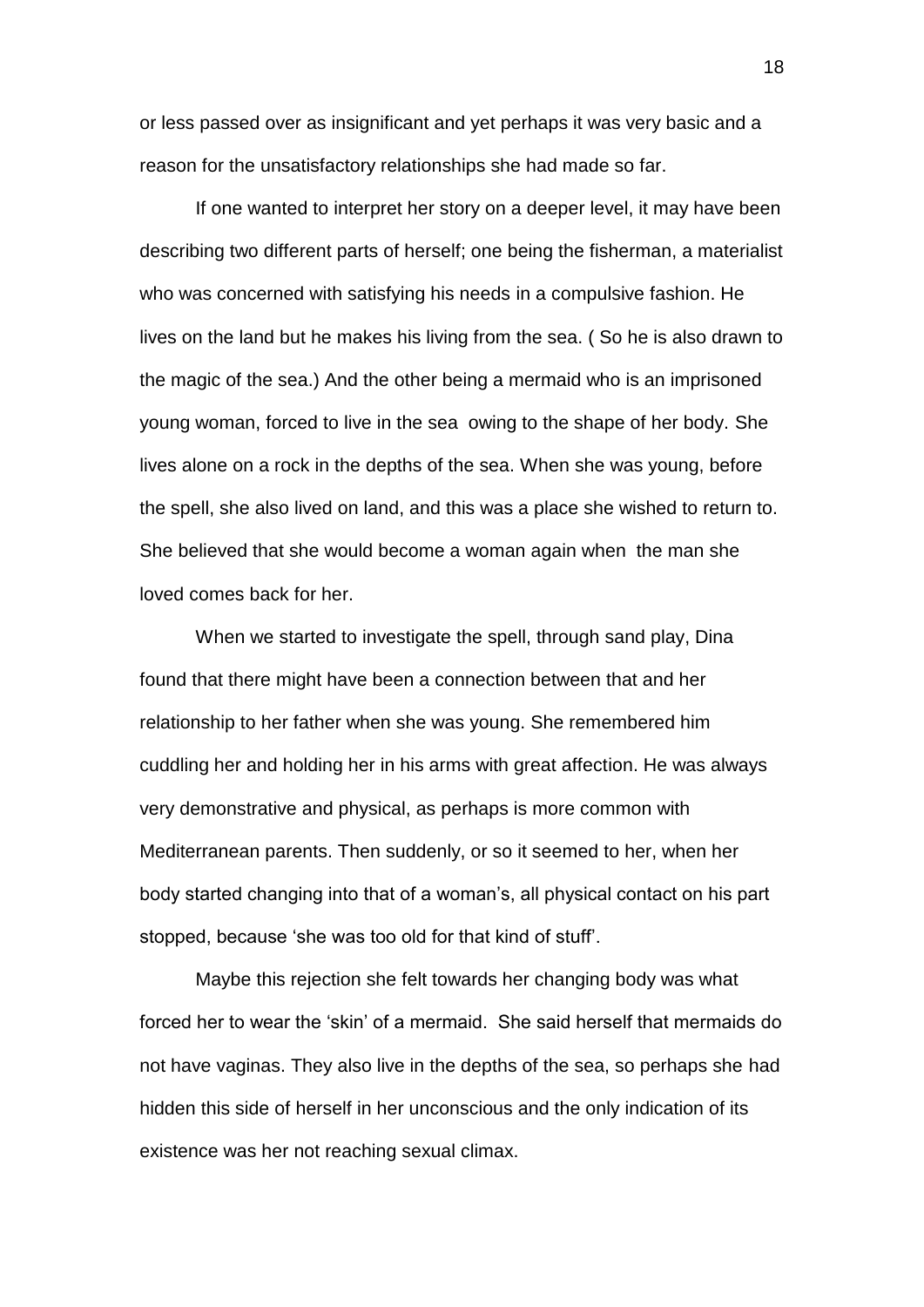Her own comment about the story was that the relationship was addictive. Perhaps that was the way her father felt towards her. She was his addiction, which he had to give up. Maybe like the alcoholic who after taking one drink may begin drinking all over again, he was afraid that if he caressed his little girl when she was turning into a woman, there would be no controlling him.

On her part she felt compelled to give her father more and more straight 'A's from her school reports and never felt that she had satisfied him. 'I felt I was never good enough for him. I tried hard and studied for long hours. Even my teachers felt I was good. All my life I have been trying to prove myself to him.'

The work with Dina and her relationship with her father needs to continue as these are not matters which can be resolved in a short time. It is even more difficult for her owing to his sudden and violent death. It becomes even more complicated if one considers all the implications of his driving the car when the accident took place and that her mother was also killed.

All this began with 'The fisherman catches a mermaid".......

## **Working with a specific myth connected to the group theme.**

I would like to give a sample of using a specific myth which touches on the group theme, allowing the members to change the myth's conclusion in order to suit their own purposes.

The myth in question was the well known one of Demeter and Persephone. During this myth Persephone, the daughter of Demeter, the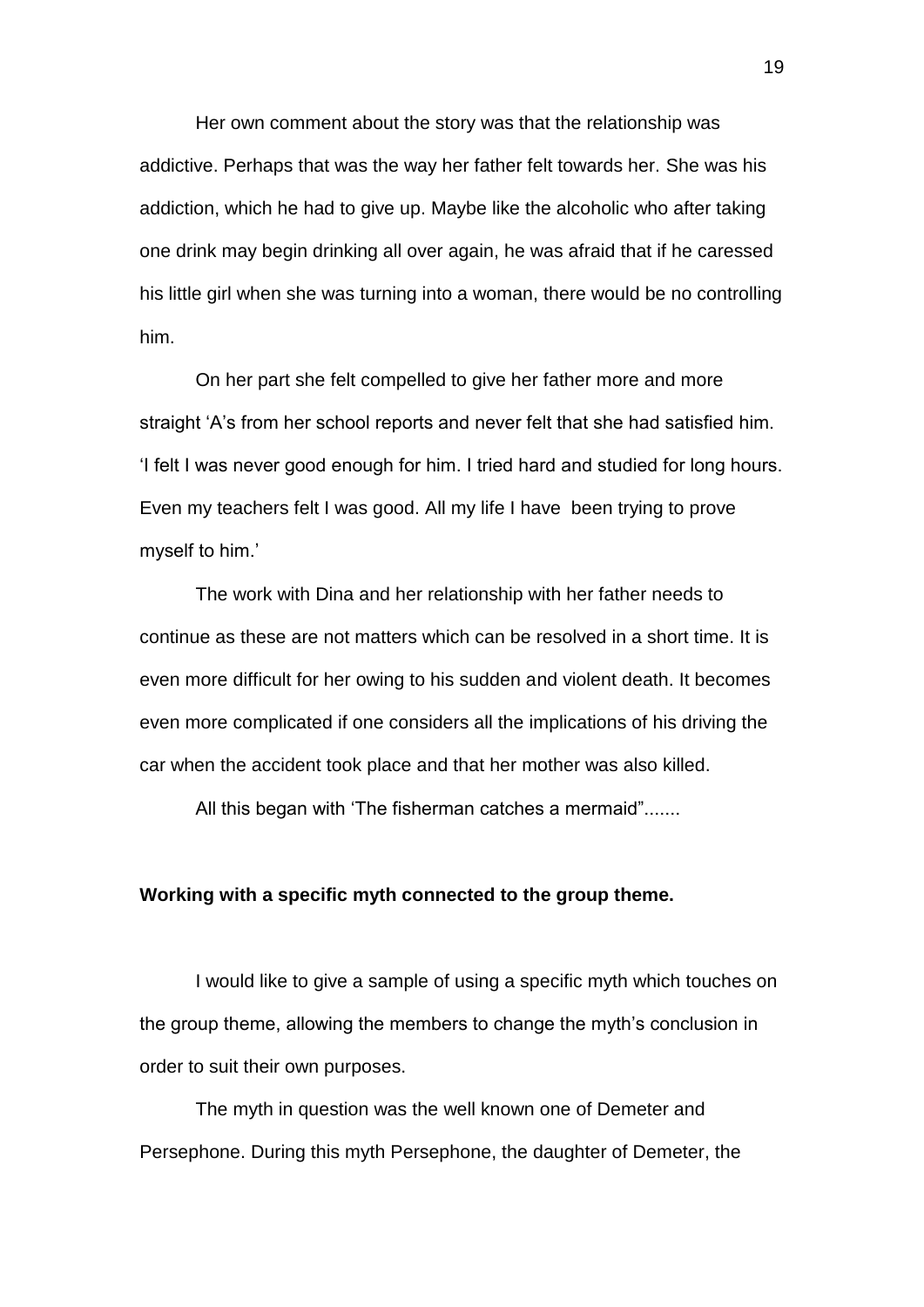Goddess of earth and growth, is abducted by Hades the God of the Underworld. Demeter in her distress over the loss of her daughter refuses to allow anything to grow on earth. In order to protect the humans from catastrophe Zeus, the father of all Gods, intervenes, whereby Demeter and Hades come to the arrangement that Persephone remains for six months of the year with her mother (spring and summer) and the other six months in the Underworld with Hades (autumn and winter).

This story fitted well with the group's predicaments involving possessive mothers and unfulfilling relationships with a partner/spouse, thus making the break from the original family more difficult. In Greece, it is not uncommon for a young couple to begin their life together at one of the original family homes with the extended family. The reason would be financial and inevitably this can involve tension.

In this group there were eight female members and one female therapist, ages ranging from mid-twenties to mid-forties.

### Session 30

(Nina, Sofia, Mary, Lena, Lily, Sassa, Mimi, Pepi)

All the members were present except Nina, who had informed the group from the previous session that she would not be coming. Sofia was 20 min. late.

The theme embodied in this myth had been of concern to the group for some time and the story had already been worked with in two sub groups of four. I had introduced the myth to the group originally, but as it is a well known myth in Greece, I had allowed the members to relate the story themselves,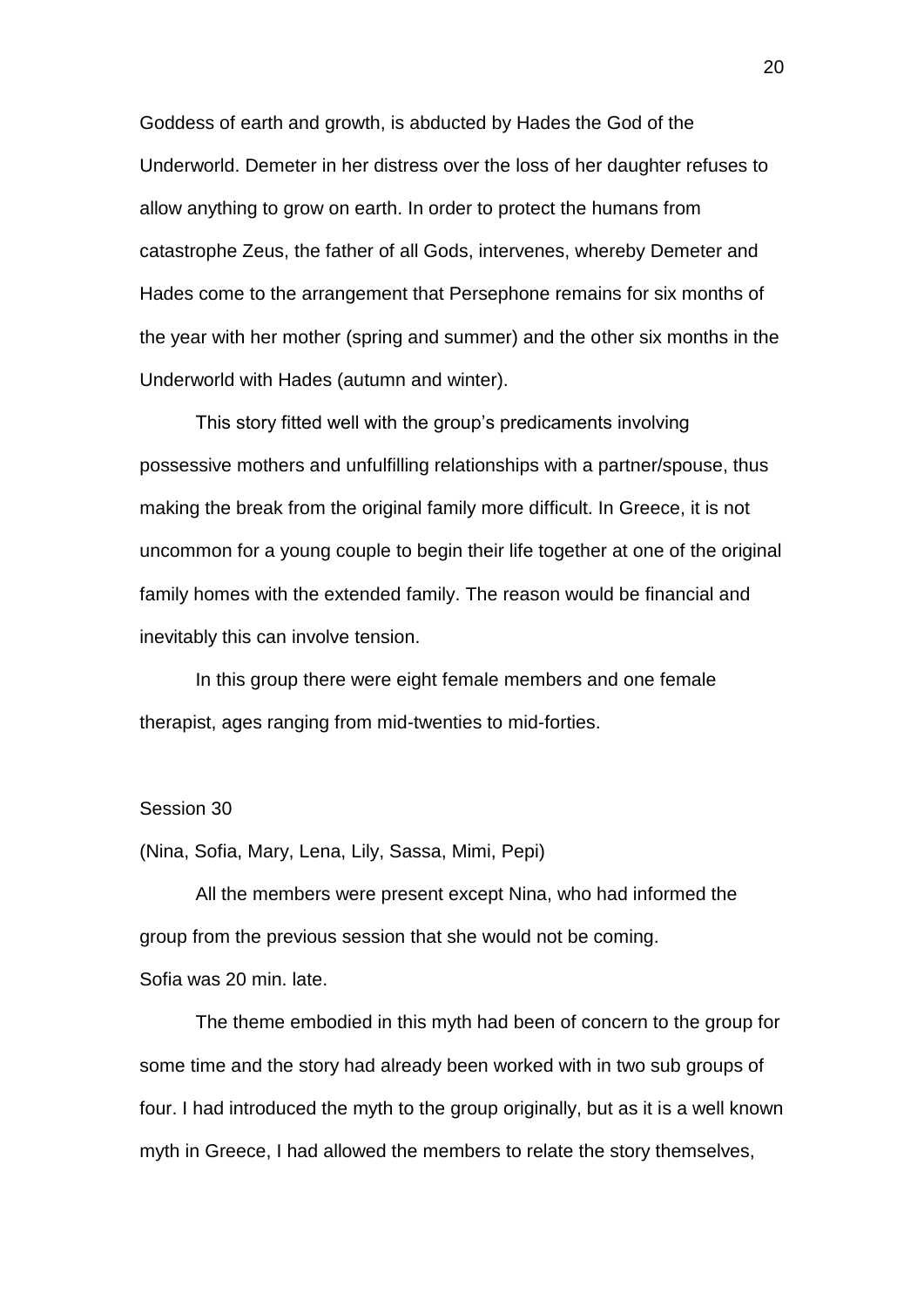with myself filling in the details. We had planned to continue the work on this myth two sessions previously, but until this particular session other matters took precedence, perhaps because the members had not been ready to work with it. For this session we had planned that one of the sub groups would act their version of the myth. There was some concern about this plan being hindered again. The session begun with:

Mimi: 'I will not say a word, so we don't waste time.'

This member often brought to the group personal issues she had difficulty facing and, as a result, used up a lot of the group's time, or so she felt.

Lena: 'During the weekend I hurt my foot, but I won't talk about it.'

Therapist: 'There is time for some initial sharing.' (I felt as if there was a high anxiety on getting down to the myth, as though it was a piece of prescribed home work.)

Sofia: 'I also acquired a bruise on my side and the reason was....'

Lilly: 'I went on an excursion during the weekend and had a good time, but today I don't feel like working with the myth.'

Therapist. (I am thinking that some group members need to tell 'Mummy' what awful things happened to them but do not wish to make an issue out of it).

It had been decided that we would be working with the myth in two groups of four. Each group, however, could ask for the assistance from the members of the second group, in any form they needed. For this enactment of the story of Demeter and Persephone the three members from the second group were assigned the following roles: one person was asked to take the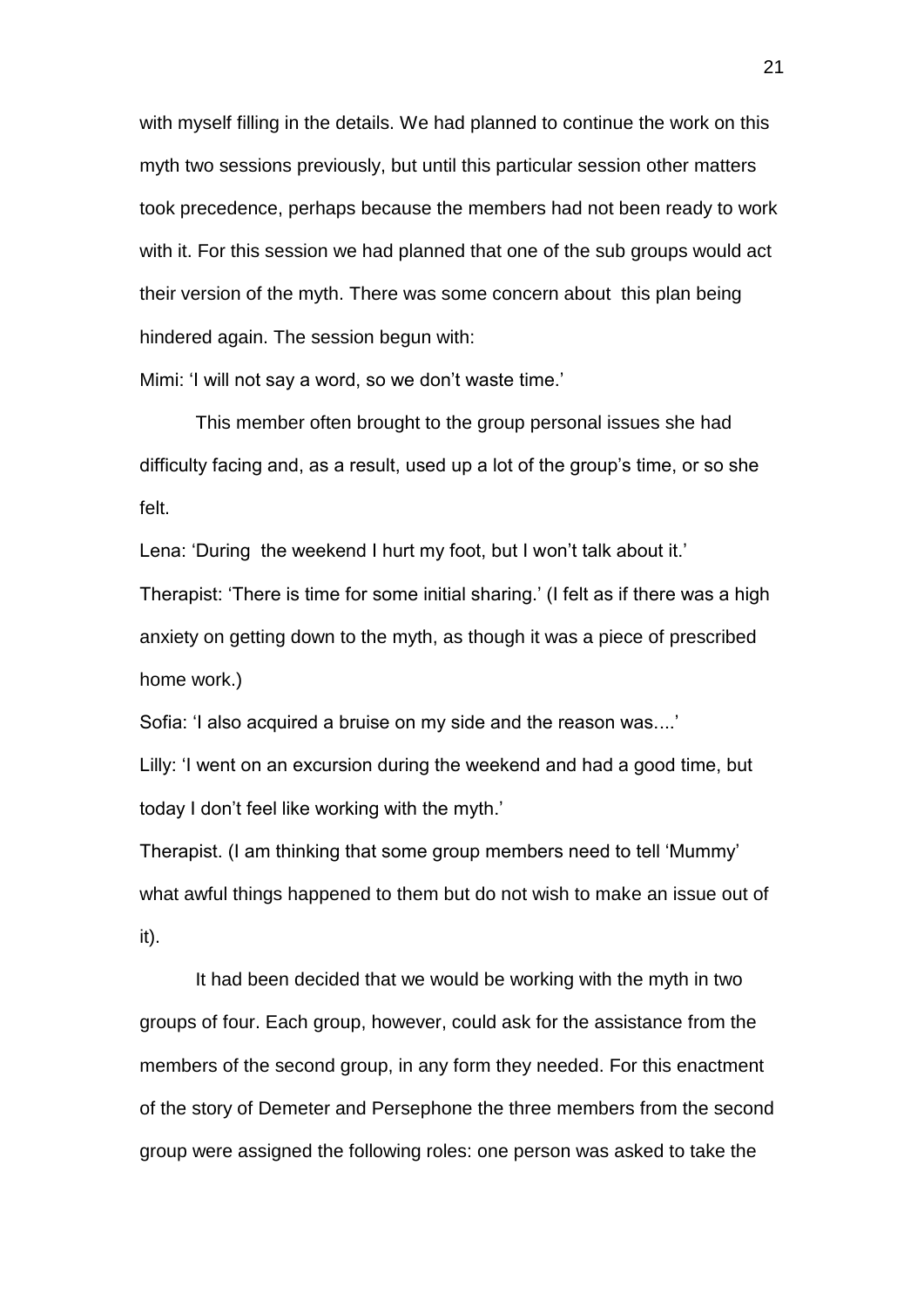part of Zeus, another to be the wardrobe mistress and the last one to coordinate the five scenes, ( the fourth person was missing). In the original group of four, the members had already chosen their part so that the following characters would be taking part in the enactment, Demeter, Persephone, Hades, Hermes and Zeus.

Warm up:

For this they responded to the following instructions:

'Get into character, feel your height, weight, colour of hair, eyes, clothing...... and walk in the manner this person would have walked. Walk around the room until you feel you have inhabited the body of the person you are impersonating. When you feel ready begin to communicate with the other characters.... ' This lasted for about 10 minutes.

After the warm up the group members were given some time to rehearse the scenes they would be playing and prepared to act the whole story out.

Mary had doubts about her ability to co-ordinate, but the other members encourage her, so she made suggestions for the scenes and decided on their timing.

The scenes which took take place had been decided upon during the previous session as well as their titles, thus giving the participants a vague idea of what would emerge.

This is how the scenes were acted out. 1st scene" Mother- daughter." (Demeter- Persephone)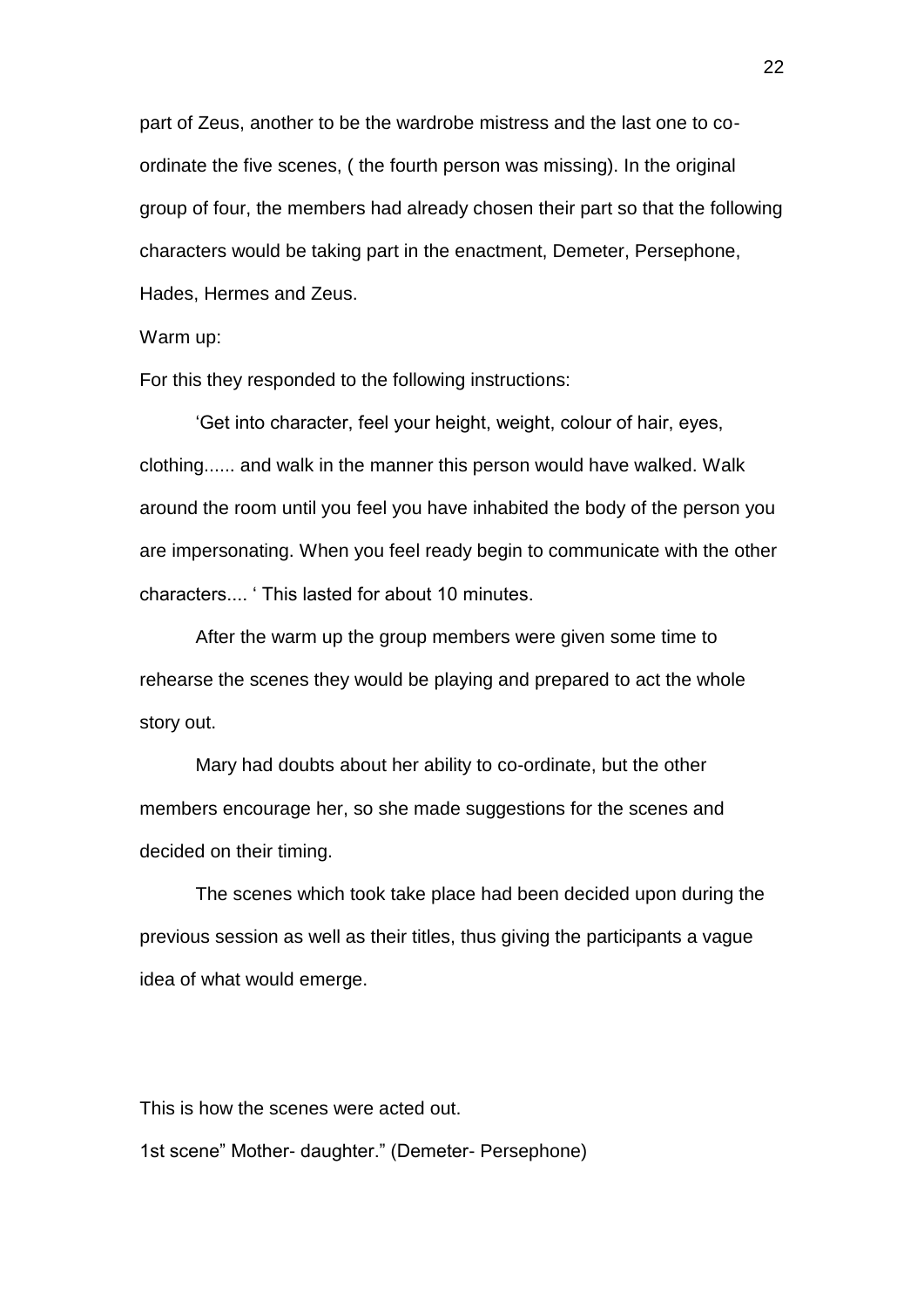Mother(Lilly) was making bread while her daughter(Sassa), kept her company apparently feeling bored and wanting to leave in order to find something of interest to do.

Both played their parts convincingly as though they were familiar with them. The mother was working very hard, kneading the bread with all her strength, while her daughter just watched disinterested.

2nd scene "Hades entices Persephone."

Persephone (Sassa) was playing with her friends while Hades (Mimi ) approached. He manage to entice her to go with him effortlessly, promising her that it would only be for as short while. Persephone was curious and a little awed.

Hades was easy-going and charming in his manner, but also fairly insistent, and therefore had no trouble in getting Persephone to go with him.

3rd scene "Demeter is furious with Zeus."

Demeter (Lilly) was really angry and managed to get past two sentries who were guarding Zeus' private room. When she faced him, she was beside herself, while Zeus (Sofia) reacted calmly and asked her not to shout at him. Demeter made demands, but did not threaten Zeus as much as she could have. She accepted a compromise quite easily.

4th scene "Hermes descent to the Underworld."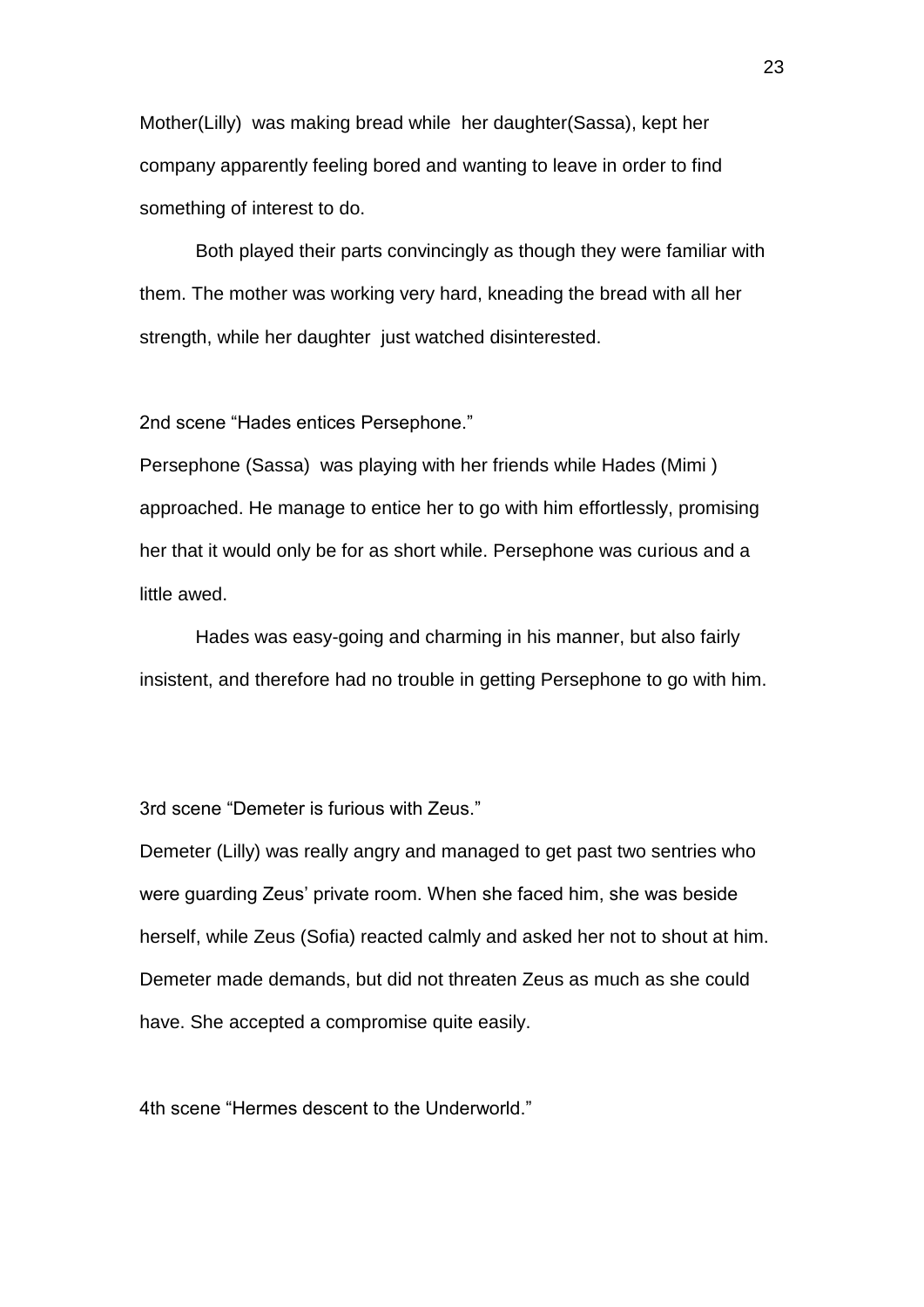Here Hermes (Lena) acted as the go-between giving the solution to Persephone's predicament. He stipulated that she was to reside for six months on earth and the other six in the Underworld. Hermes also made a suggestion that Persephone could drug her lover when leaving him and also do the same to her mother, when the time came to leave her, so neither of them would feel her absence. (This was not part of the myth. It was Lena's idea)

Hades did not want to let Persephone go, but he did not stand in her way, if that were her wish. He refused the suggestion of the drug however, saying he would prefer to suffer and feel the pain of his beloved's absence. When Persephone returened, her mother was relieved, but her happiness was dampened as she had resigned herself to having her daughter for only six months a year. She also refused the drug.

5th scene "And that is how the seasons were created" To the music of Vivaldi's four seasons they danced all together.

.

De-rolling. This was achieved by removing all the costumes and placing them in the middle of the room, together with any materials used as scenery. These were then made into one big ball and placed to one side, while the real names of each group member were shouted out by them.

This was the way one sub- group presented and perceived the story with only small alterations to the scenario. What was interesting was the way they each acted their part according to their personal interpretation of it and their feelings at the time. It would appear that each participant had taken a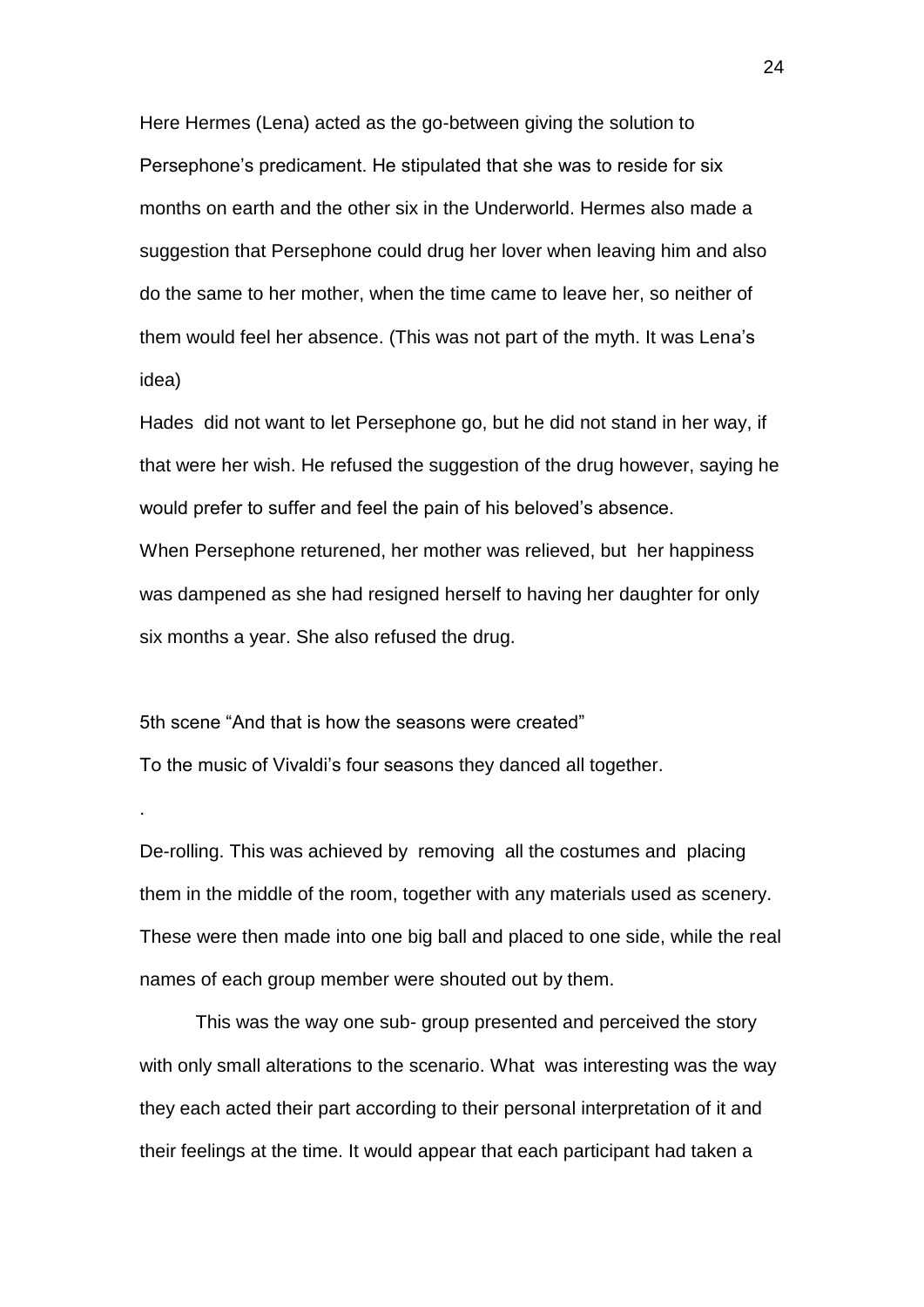part which was familiar to them, if not directly, then through a person who was close to them. They were each made aware of these similarities and how the obstacles had to be faced, both in the myth and in reality.

Feedback.

Lena : 'I had tried to think of a way out all week and believed I had the solution but nobody accepted it.'

This story was very close to Lena's real life situation. She and her husband are living in different towns, commuting during the holidays. They wanted to be together, but neither was prepared to live elsewhere. The solution of the drug she had suggested was not accepted by the group, just as commuting cannot go on for ever. Her proposed solution suggested that she believed she could have the best of two worlds.

Lilly : 'I just accepted my fate. I felt I had done all I could and would now have to live with what life had imposed on me without my consent. My only control was the four seasons.'

Sassa : ' I found it very difficult to make a choice.'

Mimi : ' I was certain I didn't want her to leave, but neither did I want to intervene.'

This was the same way Mimi faced her relationship with her partner. She felt passionately, but refused to put any pressure on him. She believed that the other person has to take on his own responsibilities. She had forgotten, however, that in order to entice Persephone to start with, she had used all the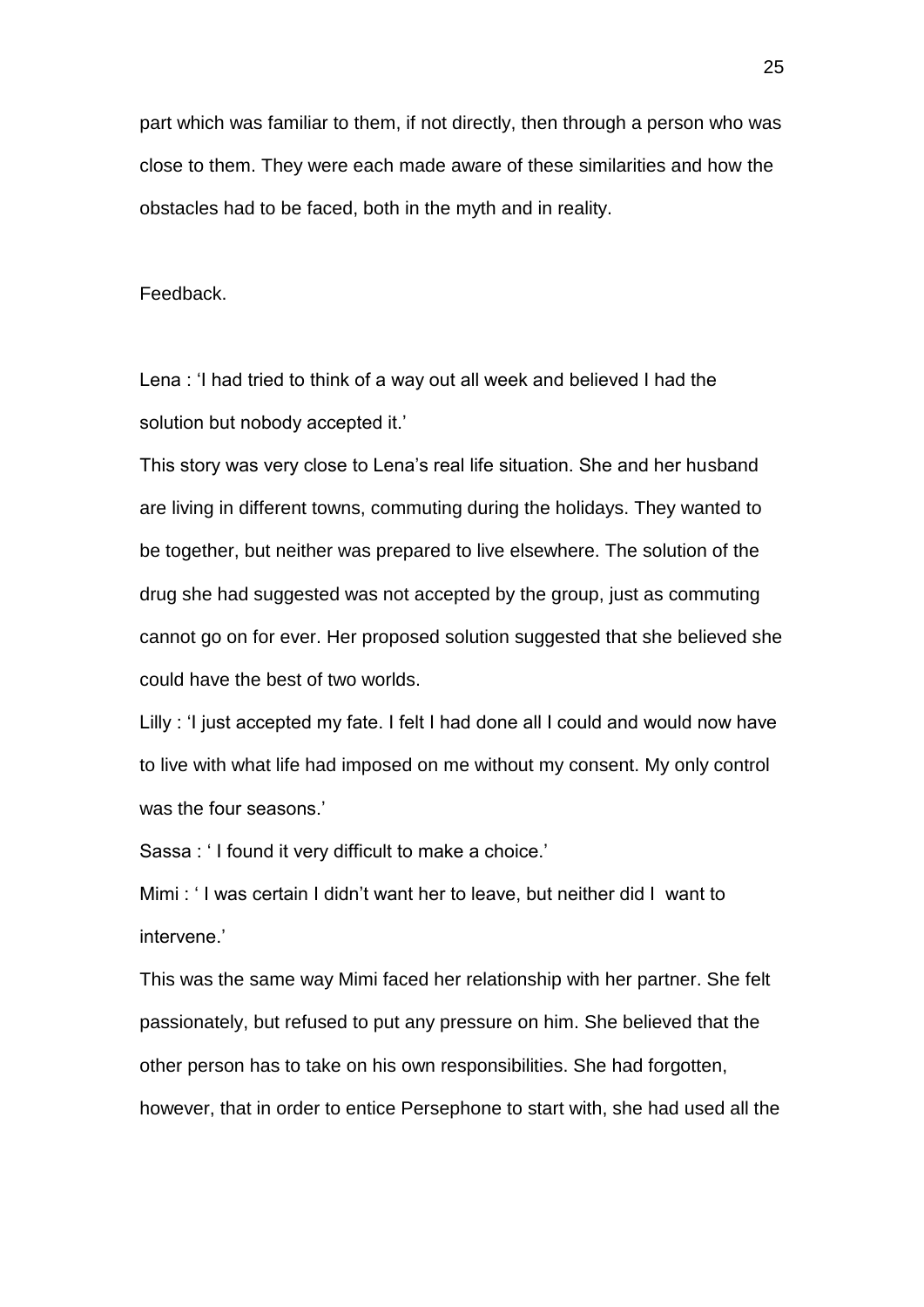charm she possessed. Was this something she also did with her lover without being aware of it?

There was a lot of intense feeling felt in the whole group during the feedback but also acceptance.

Therapist : 'Next week we shall see how the myth runs with a different ending.'

The second sub group had changed the end. Their scenario went as follows: after all the negotiations about where Persephone should live had taken place, on her return to earth, she left her mother and told Hades she never wanted to see him again.

Often while working with this myth the person playing the part of Persephone feels as if she is just a pawn in a game where she has no say. The second sub group felt strongly about this, so they decided to alter the end of the myth. In Dramatherapy this can take on the form of a rehearsal, through which the scenario can be altered to fit the needs of the client.

When working Dramatherapeutically interpretation and analysis does not necessarily take place. Everything has significance, from the costume a person chooses to the expressions on their faces in different scenes. All this is absorbed and a deeper understanding of each person's predicament can be achieved, often on a intuitive level. This process alone can alleviate the pressures of every day life. As Grainger mentions in *Drama and Healing*, 'Thus myth transmits a message about divine order and wholeness existing in relationship to the 'changes and chances' of life in this world' (Grainger 1990, p.126).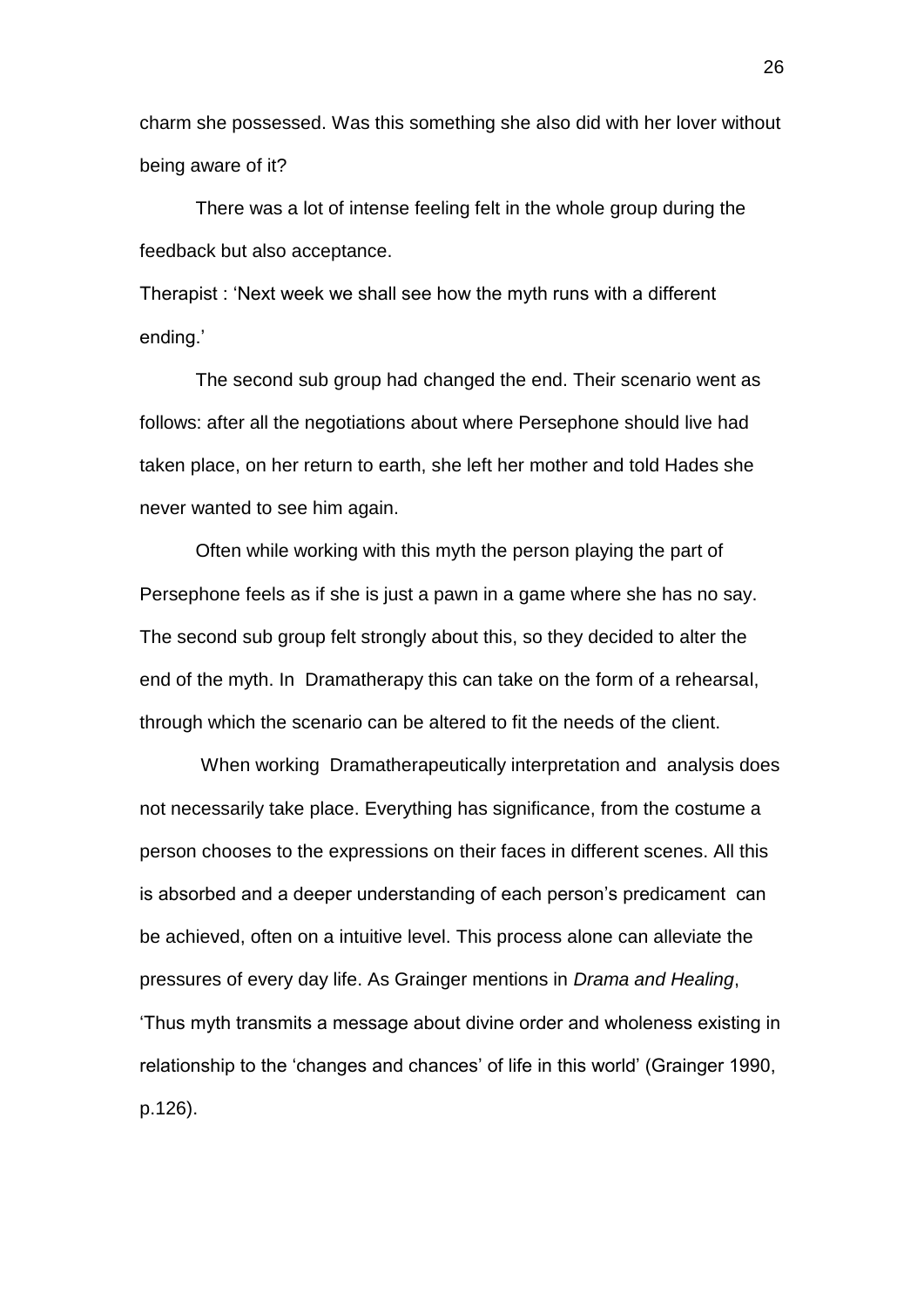#### **Conclusion.**

The application of myth and stories in Dramatherapy is manifold. A story can be used as a starting point or it can be used in itself, as a whole. As a dramatherapist I work with stories and myths eclectically using creative writing or sand play complementary to the Dramatherapy modality.

In the first vignette the story was chosen by the therapist. In just one sentence selected by the client we can understand her feelings. The sentence: 'The male wolf carried Mowgly in his mouth so gently that an egg would not have cracked', shows her need as a child for someone both strong and gentle to protect her. Someone who was not there for her and whose place she took on herself in later life, leaving her own vulnerable self unprotected.

In the second vignette where the story was made up by the client the metaphor alone of the mermaid helped her understand her feelings on a deeper level.

Lastly the final vignette was more obviously Dramatherapeutical. Through the role playing and the adaptation of the scenario the clients were able to find some solutions to their predicaments without analysis or interpretation.

Through working with a story and its conclusion, a person can put an end to the past and grievous experiences, which might remain unfinished. It is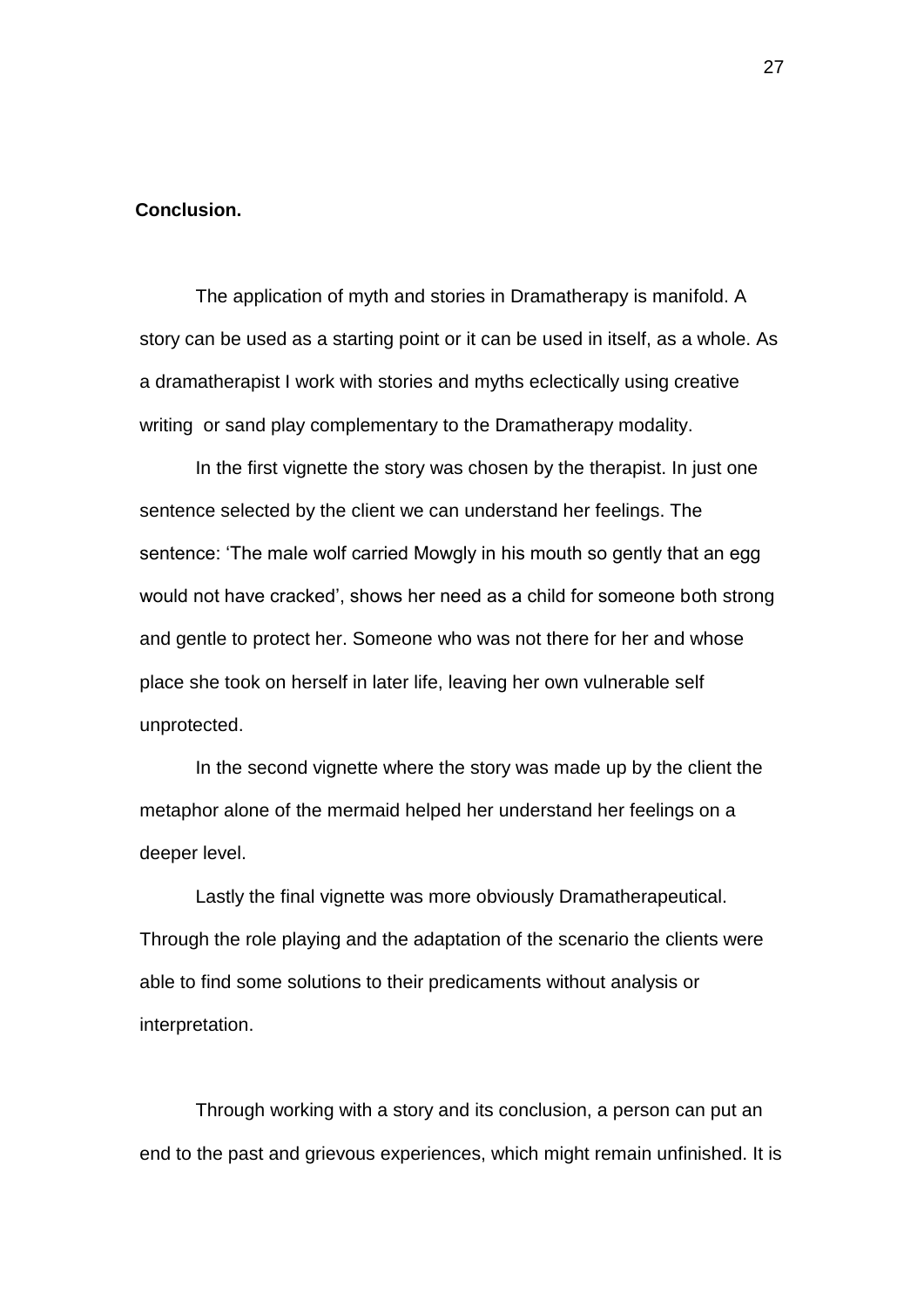better to bury our dead with ceremony and therefore experience a release of feeling, than to do so in an efficient but phlegmatic fashion, which does not alleviate the pain. The facts may not change but our emotions take on a new balance, a balance that is easier to live with.

## **VOICES**

Ideal and dearly beloved voices of those who are dead, or those who are lost to us like the dead.

Sometimes they speak to us in our dreams; sometimes in thought the mind hears them.

And for a moment with their echo other echoes return from the first poetry of our liveslike music that extinguishes the far - off night. Cavafy (1948)

These are the voices we need to acknowledge, with the aid of a story; past experiences can be seen in a different light and remembered perhaps with a little longing when they were pleasant, and with less pain when they were not.